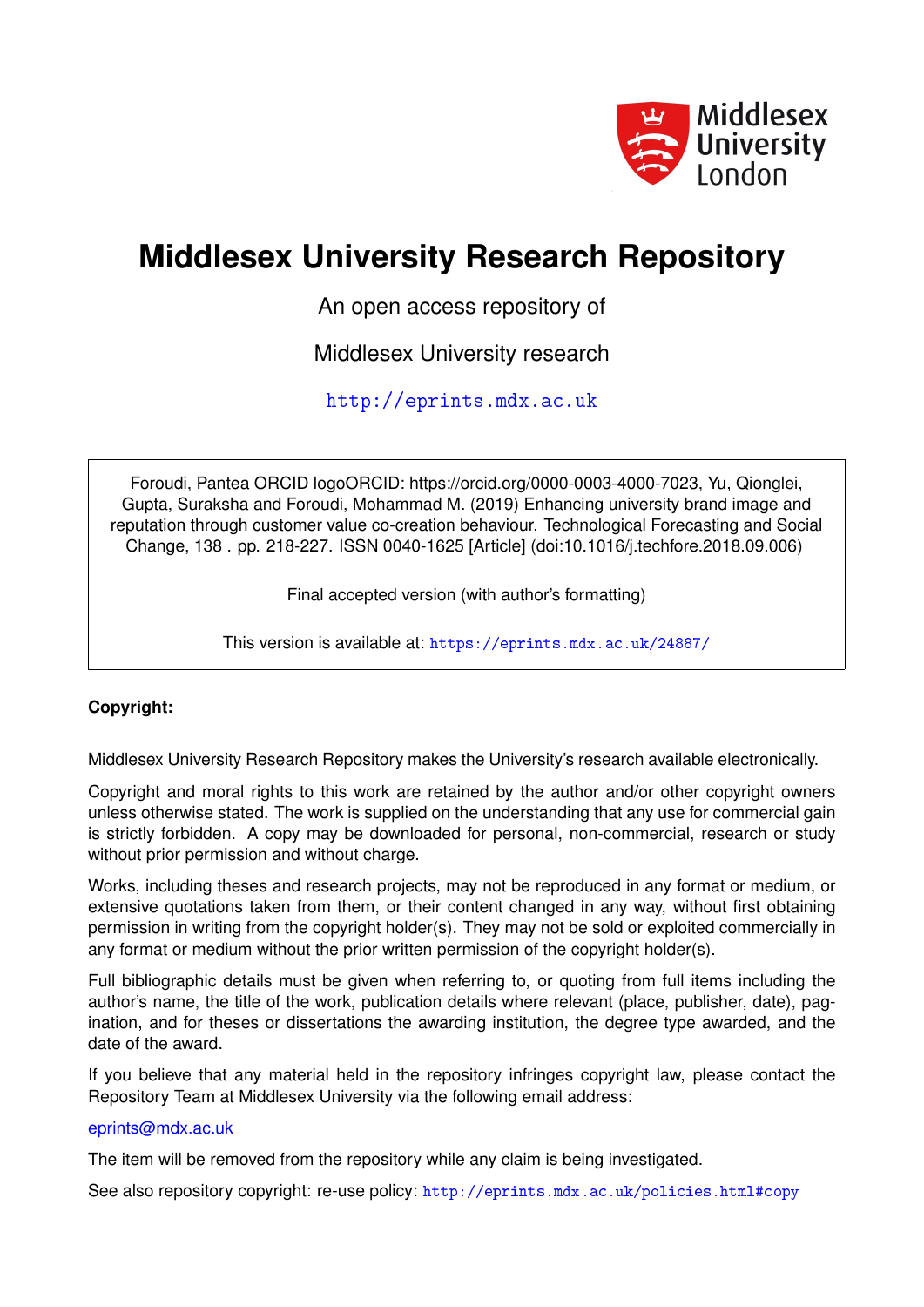# **Enhancing University Brand Image and Reputation through Customer**

# **Value Co-Creation Behaviour**

## **PANTEA FOROUDI**

The Business School, Middlesex University London, UK P.foroudi@mdx.ac.uk\* corresponding author.

#### **QIONGLEI YU**

Christ Church Business School, Canterbury Christ Church University, UK Qionglei.yu@canterbury.ac.uk

## **SURAKSHA GUPTA**

Newcastle Business School, Newcastle University, United Kingdom, Suraksha.gupta@gmail.com

# **MOHAMMAD M. FOROUDI**

Foroudi Consultancy, United Kingdom, Mohammad@foroudi.com

Foroudi, P., Yu, Q., Gupta, S., and Foroudi, M.M. (2017) Customer Value Co-Creation Behaviour to Enhance University Brand Image and Reputation: A UK Perspective, *Technological Forecasting and Social Change*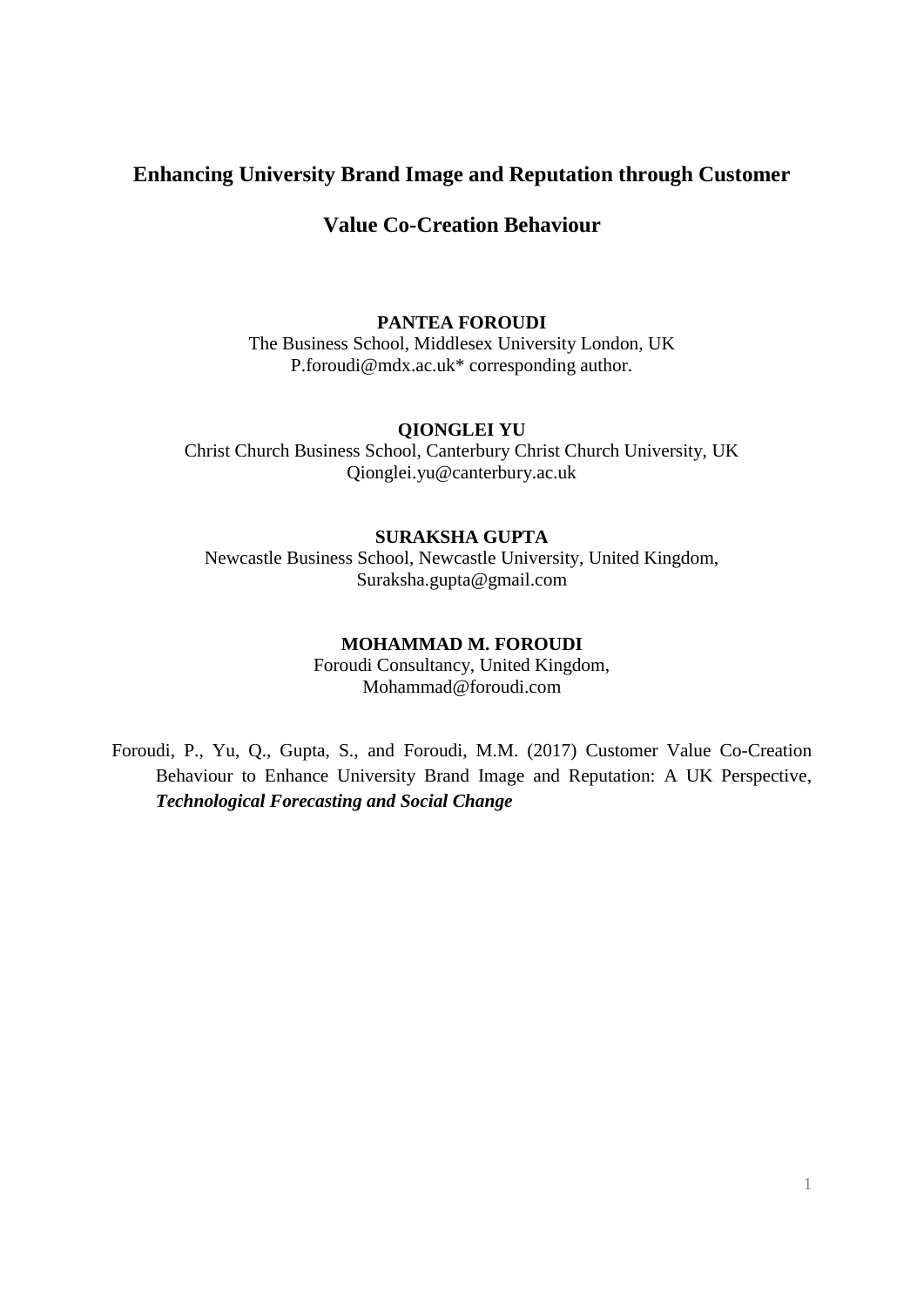# **Enhancing University Brand Image and Reputation through Customer Value Co-Creation Behaviour**

# **Abstract**

This study examines the causality between corporate website, customer value co-creation behavior, corporate image and reputation by conducting a quantitative research in a Londonbased university context. By collecting 285 questionnaires, the research findings first confirm the positive links between website feature on customer participation behavior and customer citizenship behavior. Second, the findings argue that website application and feature have different impact on customer participation and citizenship behavior. Third, the research finding supports the pivotal role of customer value co-creation behavior in creating and sustaining university image and reputation. Finally, this research is particularly useful for HE institutions by investigating their website and students' co-creation behavior. Based upon the research findings, this paper offers managerial contributions for decision-makers, brand managers, graphic and web designers who wish to understand the relationship between website and its outcomes, especially relating to corporate image and reputation.

Key words: website, customer value co-creation behavior, university image, university reputation, PLS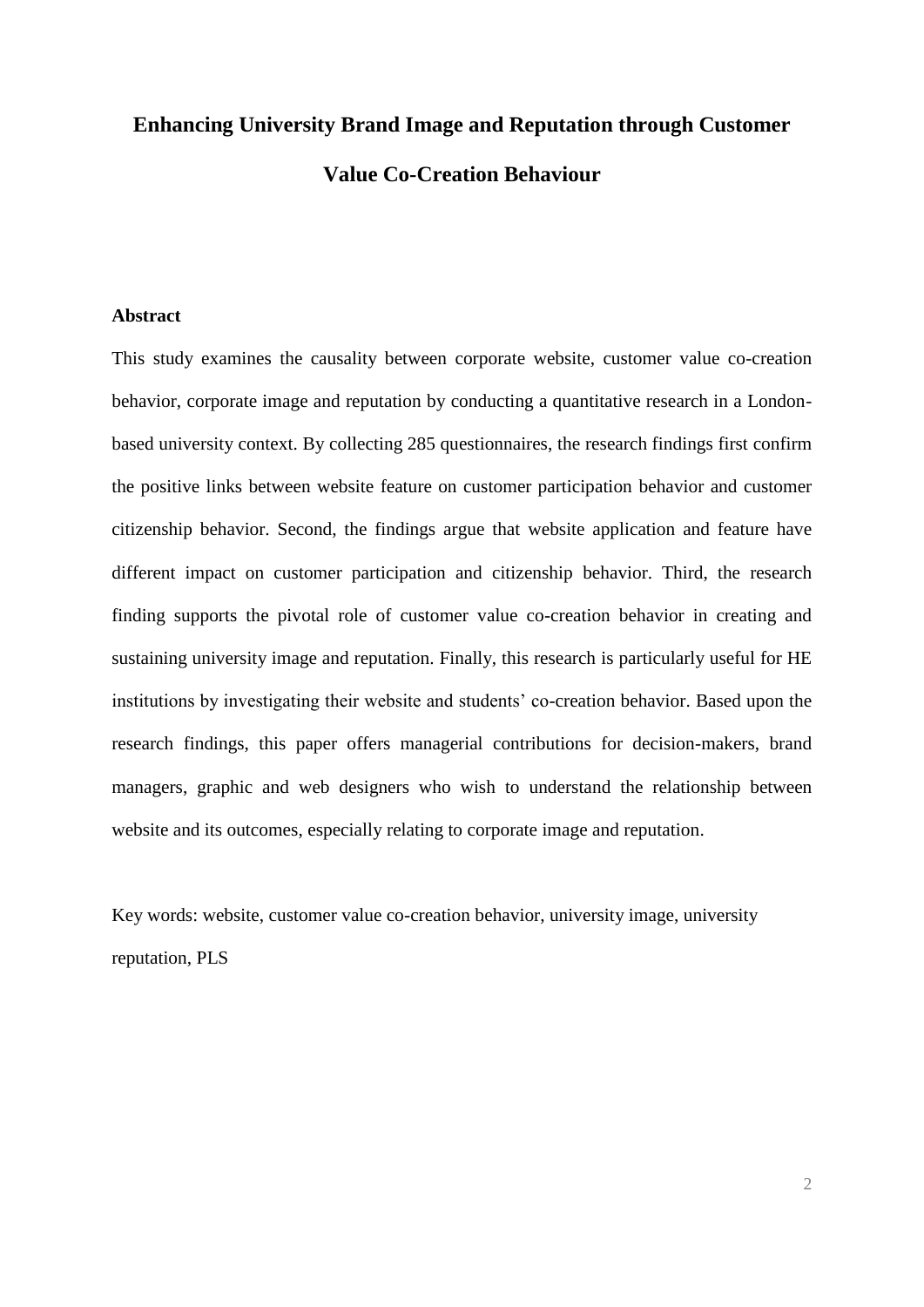# **Customer Value Co-Creation Behavior to Enhance Brand Image and Reputation**

#### **Introduction**

Research on customer value co-creation behavior has recently been one of the top research priorities in marketing and education research (Marketing science institution, 2016). By encouraging customers' value co-creative behavior, organisations normally gain two aspects of benefits, i.e. efficiency and effectiveness (Grissemann and Stokurger-Sauer, 2012). Through the co-creating behaviors by customers, organisations may increase their market coverage, revenues and profitability, or even innovativeness (Prahalad and Ramaswamy, 2004; Fuller, Matzler and Hoppe, 2011).

In the higher education sector, universities are competing for recruiting more students particularly due to the marketization and globalization of the HE (Yu et al., 2016). In order to offer unique and memorable student experience, universities should also try to encourage customer/student participation in creating and delivering these customer experiences. Encouraging the interaction between the organisation and the customer has its root in the service-dominant logic, which argues that extra values may be generated in the interaction process rather than exclusively in the one-way delivery of the service (Smith et al., 2014). Therefore, involving customers (i.e. students) in the creation of university education helps tailoring the educational service to students' particular needs and hence assists in creating their unique experiences throughout their HE years.

Based on the authors' experience, reading prospective student brochures, travelling to the HE institution and attending the education exhibition are the main means for students to get information about UK universities years ago. This has been significantly changed in the last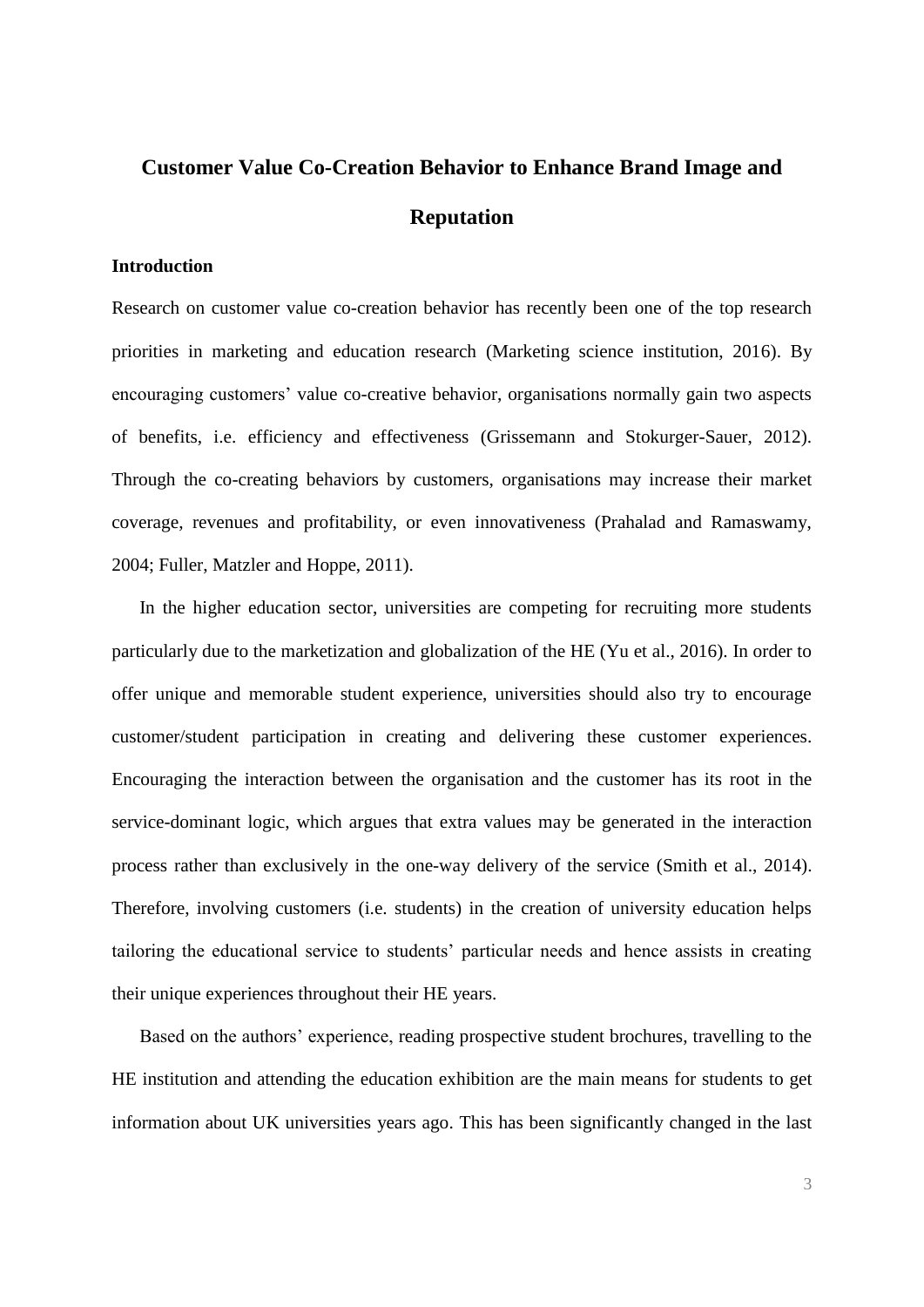decade with the development of technology and internet usage. The internet has significantly changed the way how students obtain their knowledge, information and experience about HE for both domestic and international students nowadays (Simoes and Soares, 2010).

New technologies, including all sorts of websites, social network media, and review websites have transformed the recruitment and brand communication method. Prospective students now face more technologically complex decision process, which may be more timeconsuming when comparing university options. Due to the contemporary information technology with the absence of human interaction, the existing and prospective students' value co-creation behavior are thus believed to contribute greatly to themselves, the university and other students (Plewa et al., 2015). Via sharing their university experiences in online social networks or review sections, the existing universities students pass on the information to their community members and consequently influence community members' potential behaviors, such as word-of-mouth or decision making for their HE selection.

Nevertheless, customer (i.e. student) value co-creation behavior in HE research is particularly limited. There is a call to investigate the effects of students' value co-creation behavior on university's success (e.g. university brand image and reputation in this research) (Hoyer et al., 2010). In this research, the authors attempt to establish a model of antecedents (i.e. website) and consequences (i.e. university brand image and reputation) of customer/student value co-creation behavior from a theoretically perspective and then examine it empirically in the context of UK HE.

Hence, the research findings of this paper will demonstrate three main contributions: 1) arguing the critical role of students' value co-creation behavior contributing to university's image and reputation; 2) demonstrating the significant role that university website played in engaging students' value co-creation behavior; 3) highlighting the different types of customer value co-creative behavior (i.e. participation behavior and citizenship behavior), which may

4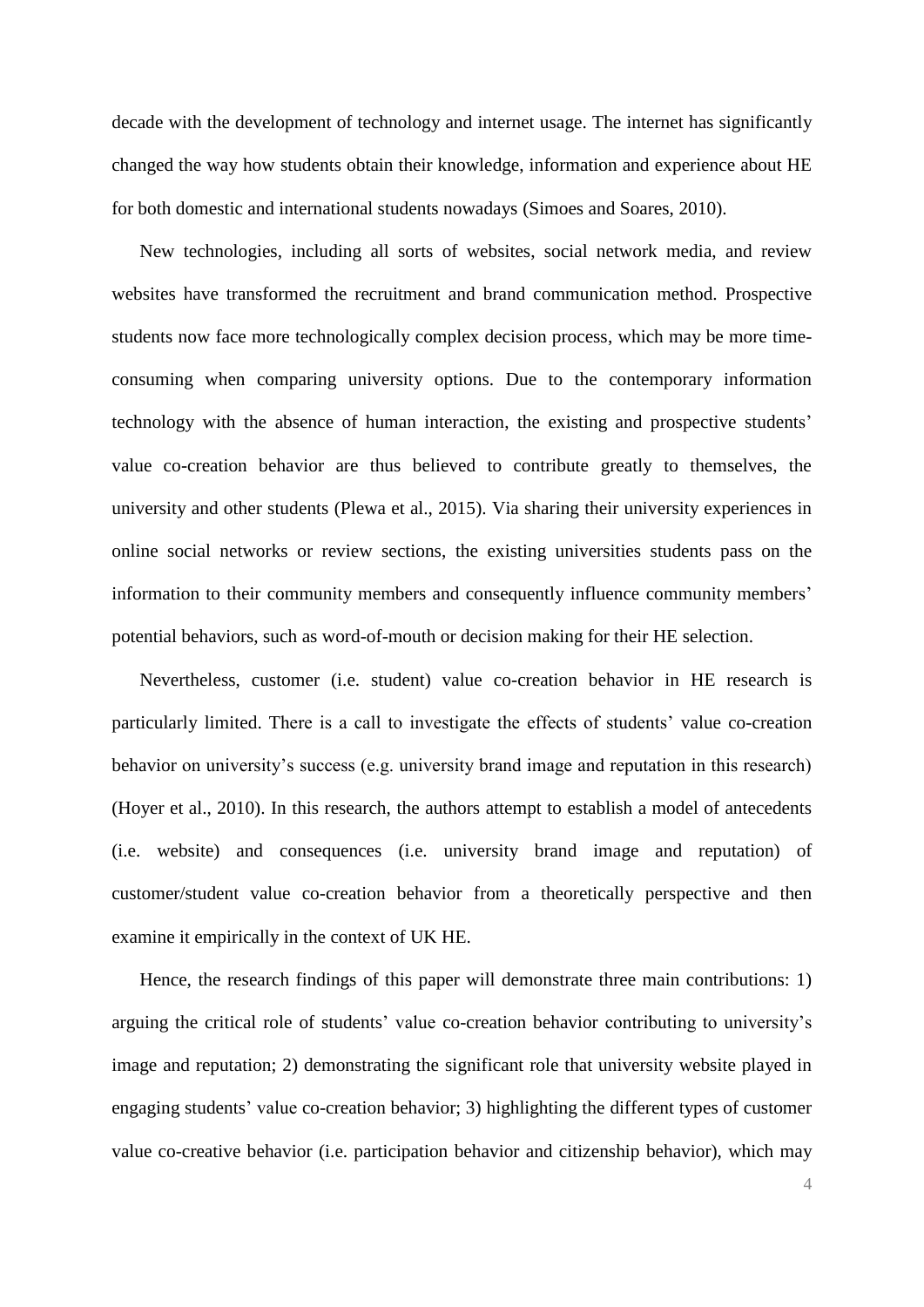need different attention. Based on the research findings, we conclude with managerial and theoretical implications and future research directions. The findings from this study has implications for the university policy makers, chief information officers, IT directors as well as brand and marketing directors to consider the process of co-creation as part of their brand building and image enhancing strategy.

#### **Theoretical background and hypotheses Development**

#### *Customer value co-creative behavior*

The previous studies in marketing and management have recognised the importance of the role of customers in service and product co-creation process (Frow et al., 2015; Hoyer et al., 2010; Kohler et al., 2011; Ranjan and Read, 2016; Skålén et al., 2015). It has been addressed as a central tenet of service-dominant marketing (Lusch and Vargo, 2006). Previous study on customer value co-creation behavior literature has focused on the customer decision making process regarding purchases, arguing that customers are not only the receivers of and responders to marketing but also value creators (Yi and Gong, 2013).

Yi and Gong's (2013) research identifies two types of customer value co-creation behavior: customer participation behavior and customer citizenship behavior. Customer participation behavior refers to customers' in-role behavior so that they co-create the products or the service together with the company. Customer citizenship behavior refers to customers' extra-role behavior that leads to their extra effort to interact with the organisation so as to contribute to the organisation's performance (Yi and Gong, 2013). Both these two types of behavior require customers to input their labour, time, psychological effort as well as information communication (Grissemann and Stokburger-Sauer, 2012). Online behavioral intent may mean interactive behavior with the website, leading to further navigation and repurchase (Tarafdar and Zhang, 2008).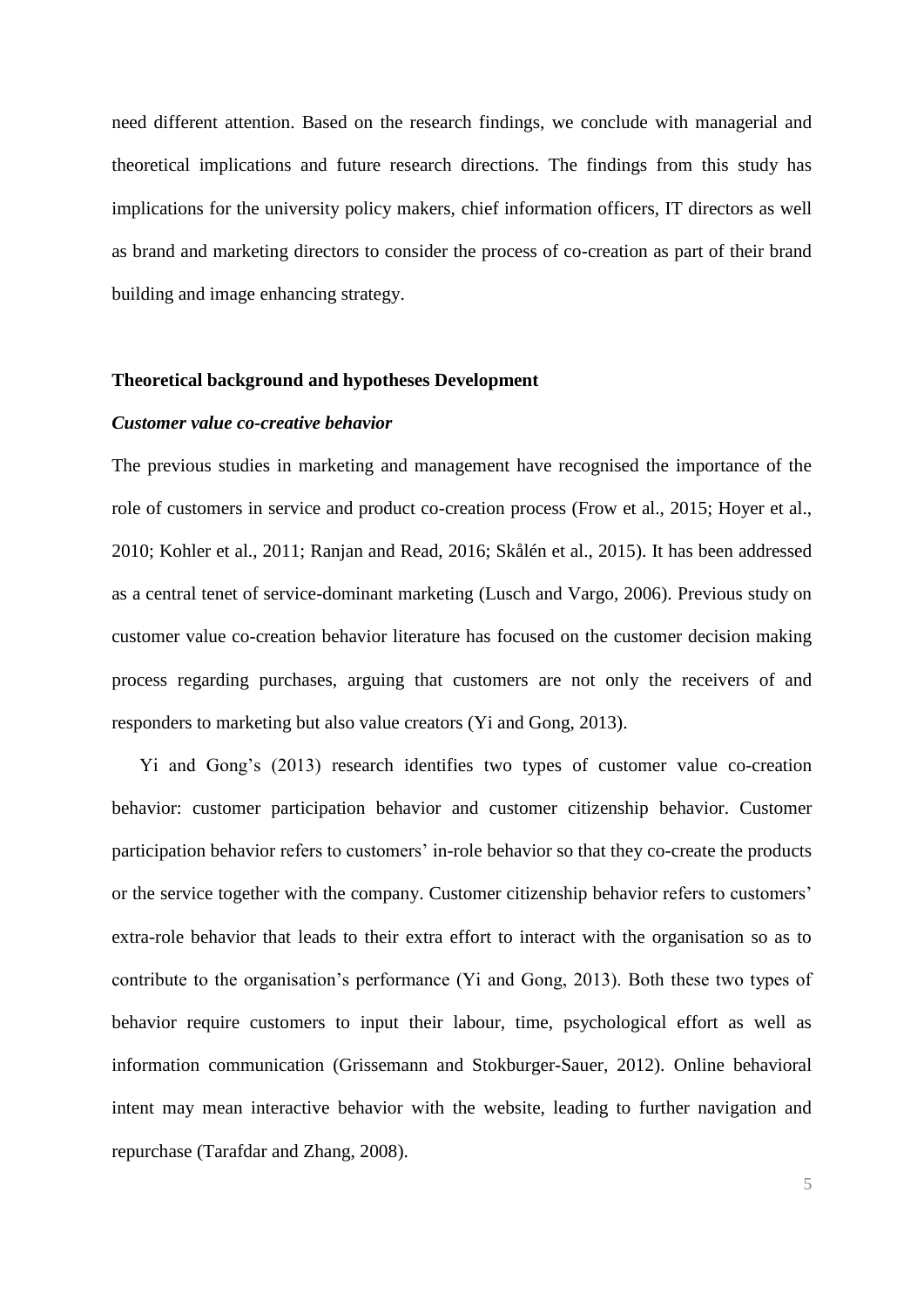In the internet age, websites serve an important communication function (Kim and Stoel, 2004). Corporate website has become a primary vehicle for customers to get their impression of corporate brand image (Van den Bosch et al., 2006), which can also be the same for universities (Macharia and Pelser, 2014). Alavi et al. (2012) claim that information system has a great impact on customers' value co-creative behavior and thus change the companycustomer relationship. The technologic platform enhances customers' engagement and interaction with the platform, organisation, product innovation or service improvement (Kabadayi and Gupta, 2011). In particular, previous research promotes that social co-creation processes through web based interactions allow firms to increase market acceptance while reducing market risk and allow consumers to achieve financial, social, technological, and psychological benefits (Hoyer et al., 2010).

A research gap concerning the relationship of organisation support and customers' actual co-creation behavior is obvious. For example, Diaz-Mendez and Gummesson(2012) investigated in students' value co-creation behavior in assessing teaching quality. Their research challenges the appropriateness of student satisfaction surveys for lecturers' teaching quality. Grisseman and Stokburger-Sauer (2012) conducted their research in the tourism industry and argue the important role of company's support in customers' co-creation behavior, which hence leads to improved firm performance in terms of customer satisfaction, loyalty and expenditures. How the website can engage and interact with customers so as to encourage their value co-creation behavior is not researched yet (Cherif and Miled, 2013; Gronroos, 2011), particularly in the education sector. This study thus attempts to explore the university website – customer /students interaction in a UK HE context.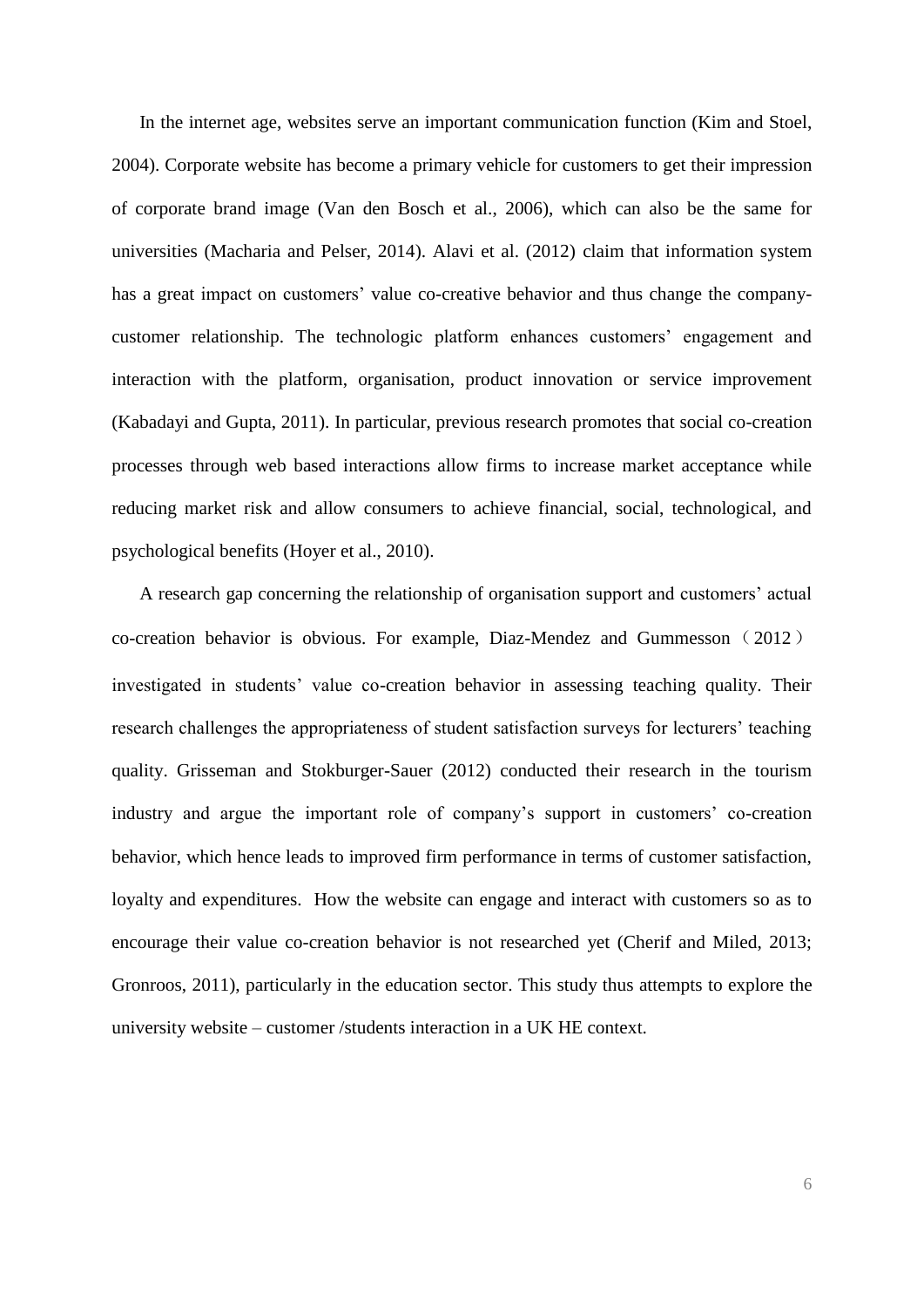#### *Websites and students' value co-creation behavior*

Website is an essential tool for organizational communication and interactions between firms and their customers, stakeholders and media (Ramaswamy and Gouillart, 2010; Vallaster and Von Wallpach, 2013). With the advancement in technology, a university website becomes such a dynamic marketing tool to involve students as consumers. Universities can use their websites to reveal their identity and brand image, signal uniqueness and manage external impressions (Abdullah et al., 2013; Bravo et al., 2012). Authors have argued that users gain trust of the business in the first few seconds via their website impression (Robins and Holmes, 2008; Lowry et al., 2014; Wang et al., 2013). This is particularly true for students who are located in another city, or county or country that they are not familiar with to get information about their potential HE providers (Wilkins and Huisman, 2015).

According to Yi and Gong (2013) customers can act as value co-creators by interacting during a service encounter by outlining their likes, dislikes, preferences and expectations. A university website can be the starting point for students to interact and co-create value for the university via other associated social media (Ind et al., 2013). A pleasant and entertaining web environment would attract more consumers to engage (DeNisco and Napolitano, 2006). Existing literature indicates some interest in seeking to understand the co-creation process through web-based interactions (Hafeez and Alghatas, 2007). Particularly, online social platforms such as Facebook and Twitter provide a collaborative environment enabling students to acquire and share knowledge (Kanuka and Anderson, 2007). Therefore, our research hypothesises that the university website (i.e. its features and applications) can have a strong impact on students' perception of and interaction with the university, which lead to their value co-creation behavior. The more students engage with the university, the better the university's brand image and reputation (Hafeez and Aburawi, 2013; Kabadayi and Gupta, 2011). Figure 1 illustrates the research hypotheses.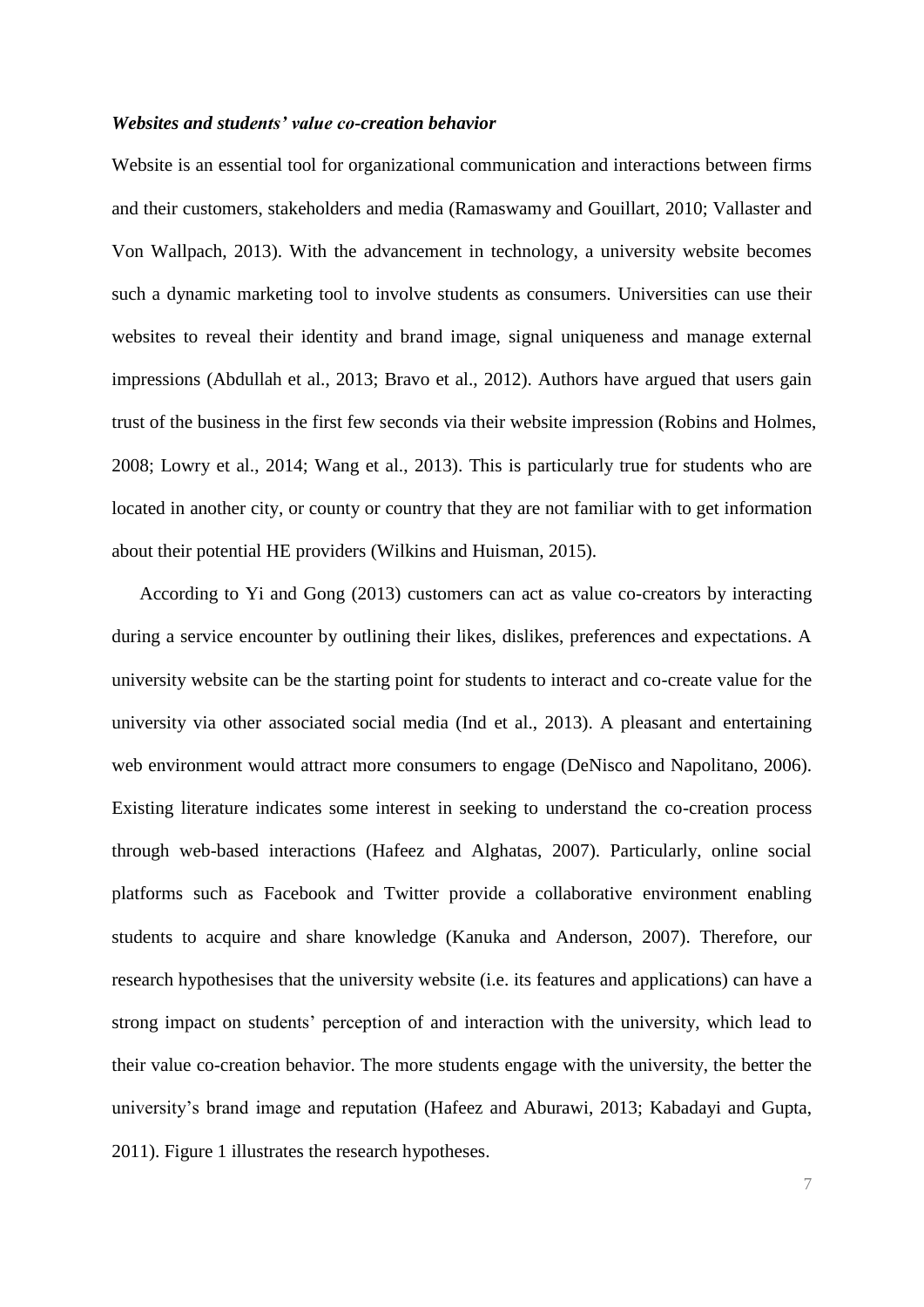## INSERT FIGURE 1 ABOUT HERE

------------------------------------------

------------------------------------------

*Website Features*

Website is considered to be an organisation's virtual storefront and provides general audience information about the organisation and its products/services and promotes a positive corporate and product/brand image (Argyriou et al., 2006). We categorise university website into two, which include website features and application. We propose university website features include availability, usability and customisation. *Website availability* or accessibility is extremely important nowadays for sustained use by information seekers (Alwi and Ismail, 2013). Without the website accessibility, the corporate loses one of its most important gates. *Usability* can be explained as the ease with which the website can be accessed and used (Casaló et al., 2008; Flavian et al., 2006; Nielsen, 2000), which also includes whether it is visually appealing and fun, or whether it incorporates the effective use of multimedia (Lin, Yeh and Wei, 2013). Moreover, usability can help users to successfully achieve their purpose associated with website access (Agarwal and Venkatesh, 2002; Flavian et al., 2006). *Customisation* is highlighted in several studies of website construction (Raman et al., 2008; Tarafdar and Zhang, 2008). Customisation is the ability of a company to personalise services and products for customers (Srinivasan *et al.,* 2002). This leads to the following hypotheses:

*H1a: University website features have a direct positive impact on students' participation co-creation behavior.* 

*H1b: University website features have a direct positve impact on students' citizenship cocreation behavior.*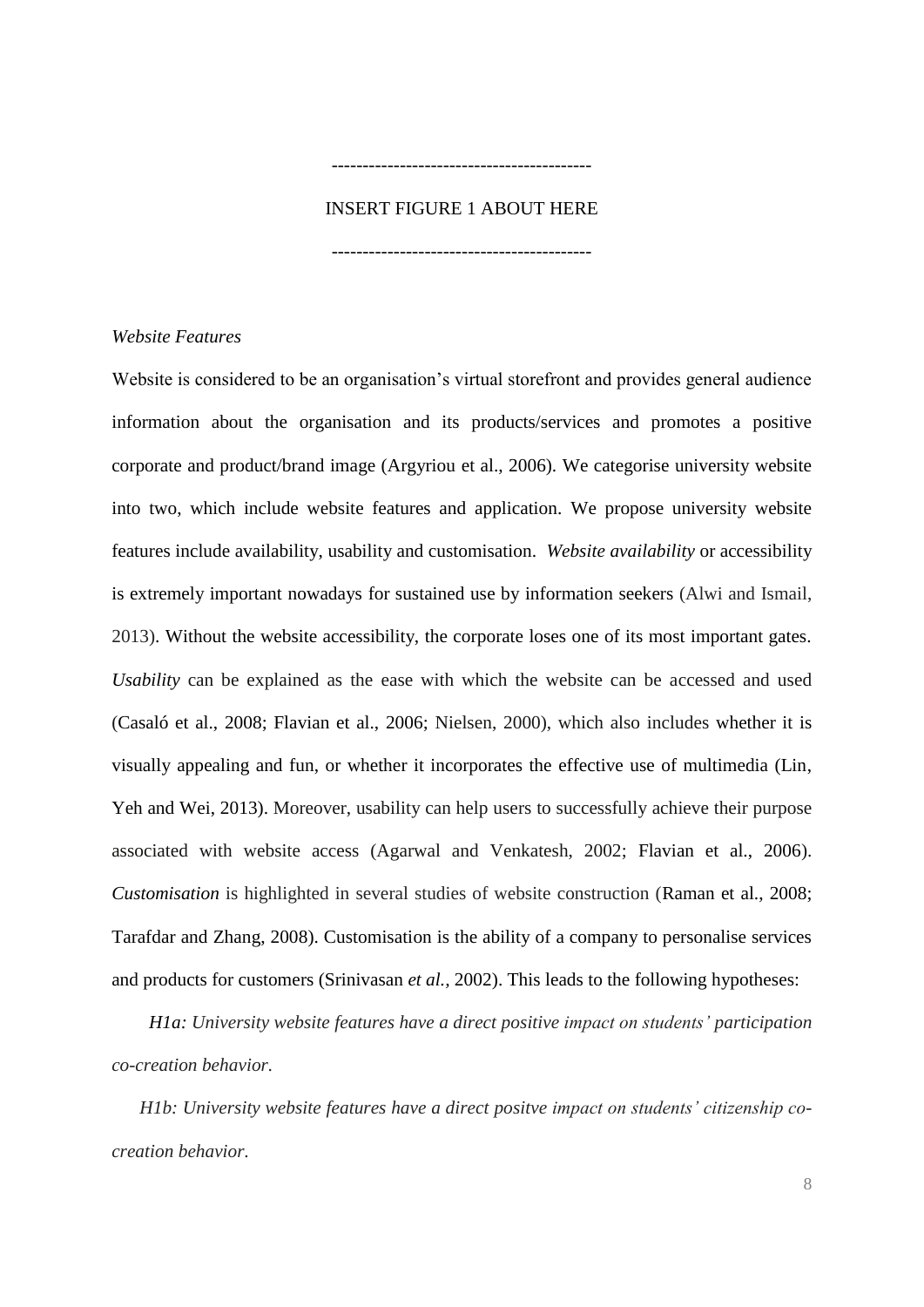#### *Website Applications*

A unique corporate/brand website design is considered as an important tool to gain competitive advantage via improved communication, to improve customer relationship and satisfaction, and to enable innovation and strengthen corporate identities (Bravo et al., 2013; Casalo et al., 2008; Foroudi et al., 2016; Mahmoud and Hafeez, 2013). In an online setting, a website which is able to deliver what is expected generates trust among customers. This will lead to their further engagement with the website based on the prior experience (Gefen, 2000; Yoon, 2002). In order to build consumer trust, the website application aims to convince web browsers on the content, the comfort and the safety of web environment (McKnight et al., 2002; Shankar et al., 2003). Therefore, we include navigation design, information design and security as key components for website application.

*Navigation design* refers to the navigation scheme that aids access to different parts of a website, which is central in influencing customers (Gefen et al., 2000). Navigation design includes the layout (e.g. hyperlinks and tabs) and the ways in which these elements are arranged (Tarafdar and Zhang, 2008). *Information design* involves providing correct information about services or products to customers via website (Cyr, 2008), which is also considered as an essential step to satisfaction (Flavián et al., 2006; Mahmoud and Hafeez, 2013). *Website security* is a vital website element as it is regarded as the biggest concern for customers, particularly relating to money transaction (Angelakopoulos and Mihiotis, 2011; Sayar and Wolfe, 2007). Belanger et al. (2002) found that consumers were more concerned with security of the website rather than any statements of privacy. Therefore, we hypothesise:

*H2a: University website application have a direct positive impact on students' participation behavior.*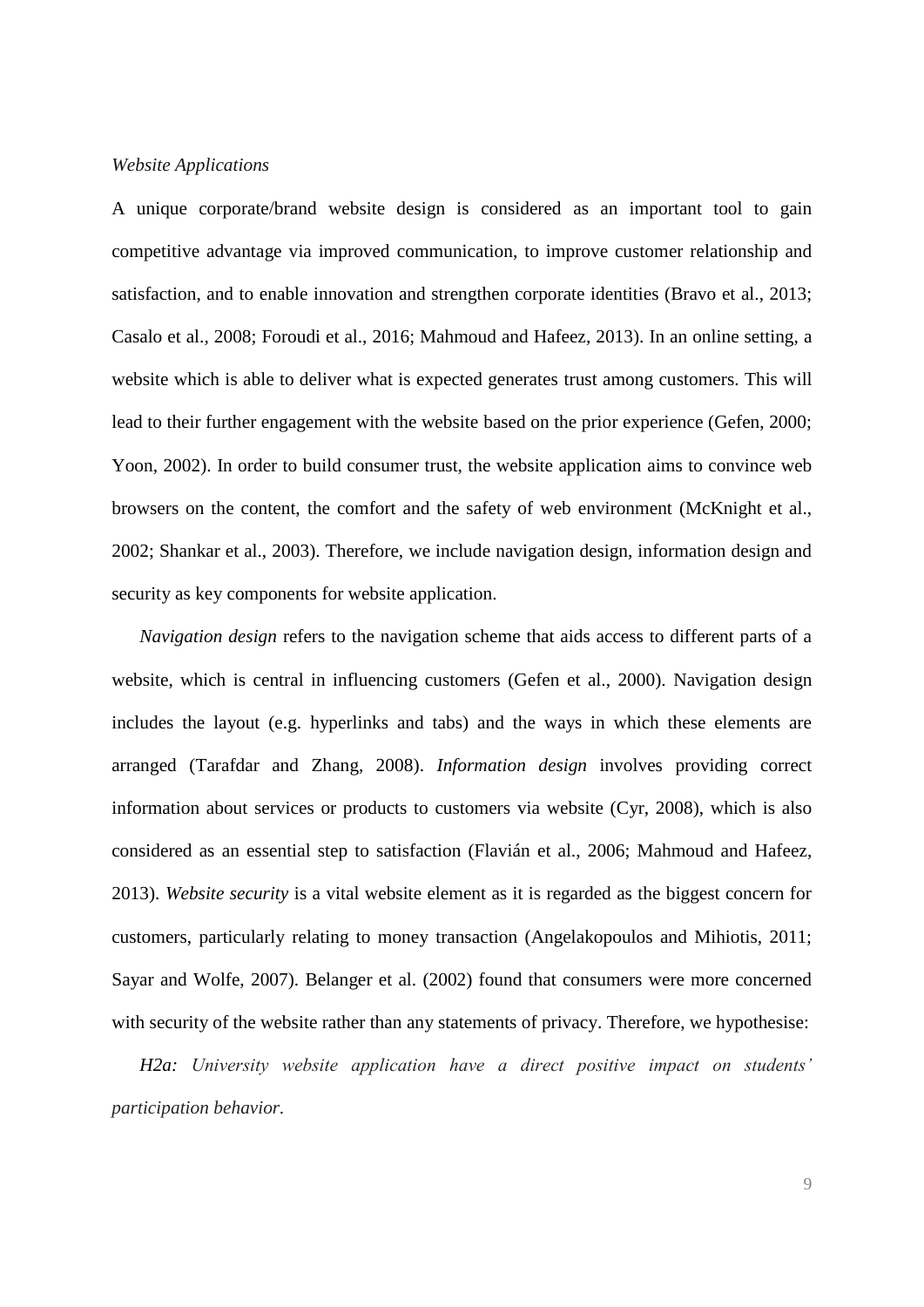*H2b: University website application have a direct positive impact on students' citizenship behavior.*

#### *Customer value co-creation behavior and corporate image*

Value co-creation can be defined as a joint innovation of distinctive value and/or experiences through the participation of customers and other stakeholders (Hatch and Schultz, 2010; Ind and Coates, 2013; Payne et al., 2009; Thatcher et al., 2016). It requires continuous interactions between a firm and its consumers, where both parties combine and integrate (to some degree) resources to help move the business forward and to establish their reputation in an attractive field (Lebeau and Bennion, 2014). Consumers' participation to create value can also influence other stakeholder perceptions of the company (Ind and Coates, 2013).

Brand image represents the beliefs, associations, attitudes, and impressions held by customers. By engaging the activities, students interact with the university via dialogue and collaboration and thus enhance university's brand image (Hafeez and Alghatas, 2007; Hatch and Schultz, 2010). Value co-creation behavior by the students via university website includes solicited and unsolicited information, which may aid the HE institutions to improve service in the long term. Students' participation in value co-creation can be a natural result of interest in a brand and/or belonging to a brand or corporate community (Schau et al., 2009). An innovative and well-organized website can encourage customers' involvement actions in branding and brand image building (Black and Veloutsou, 2016; Flores and Vasquez-Parraga, 2015). Hence, we propose:

*H3: Students' participation behavior has a direct positive influence on university image. H4: Students' citizenship behavior has a direct positive influence on university image.* 

*University image and university reputation*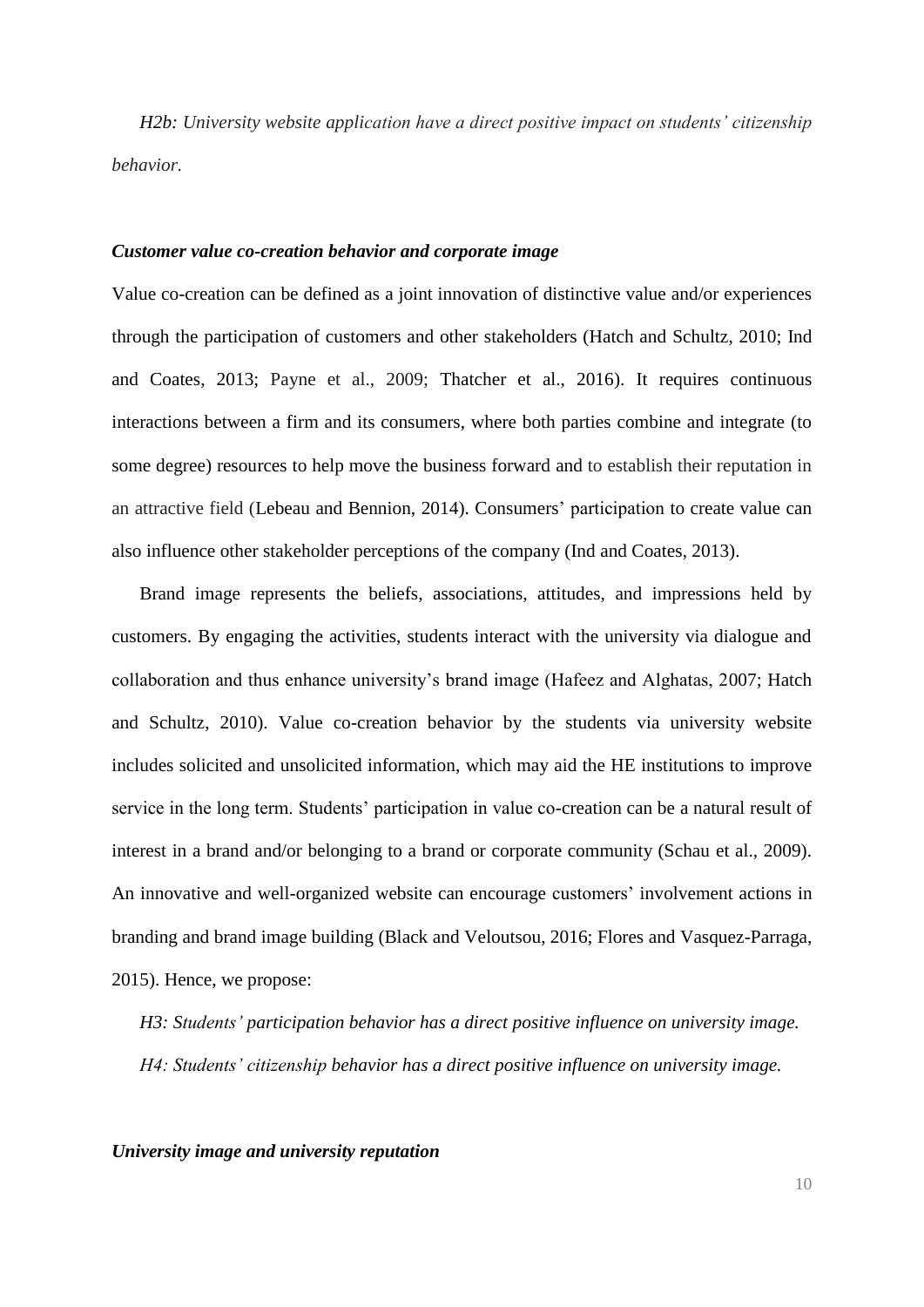The aim of the university management and marketing is to create and develop a positive university image and university reputation among students and other stakeholders. Marketing studies consider corporate reputation takes time to build and manage (Foroudi et al., 2014, 2016; Gotsi and Wilson, 2001). An enduring brand image ensures a favourable reputation and develops positive attitudes in customers toward an organization. Wilkins and Huisman (2015, pp.1256-1257) argue "*as universities have become more exposed to competitive market forces, marketing has become more important in contributing to the creation of favourable institutional images that will help attract students, staff and resources*". Based on these arguments, we propose that once students have a positive university brand image, a university's reputation will be maintained or improved (Walsh et al., 2009). Therefore, the hypothesis is that:

*H5: The better the University image, the better the university reputation.*

#### **Methods**

#### *Data collection*

With the marketization of universities and internationalization, UK HE sector has changed policies in the last five years, leading to a shift in the balance between higher education and further education. The government has recently signalled its intention to support the entry of new providers to the HE market (educationuk.org, 2015; Thatcher et al., 2016). The UK has been a popular international destination for its history in HE and high quality reputation (Ayoubi and Massoud, 2007; Foroudi et al., 2016). UK government ministers also propose HE as a strategic sector to attract foreign students (Bolsmann and Miller, 2008). Along with market expansion, the growth of student numbers has largely come from significant increase in international students studying at UK universities, which can be a highly complex a multidimensional task for UK HE institutions (Zlatkin *et al.,* 2015). Thus, the marketing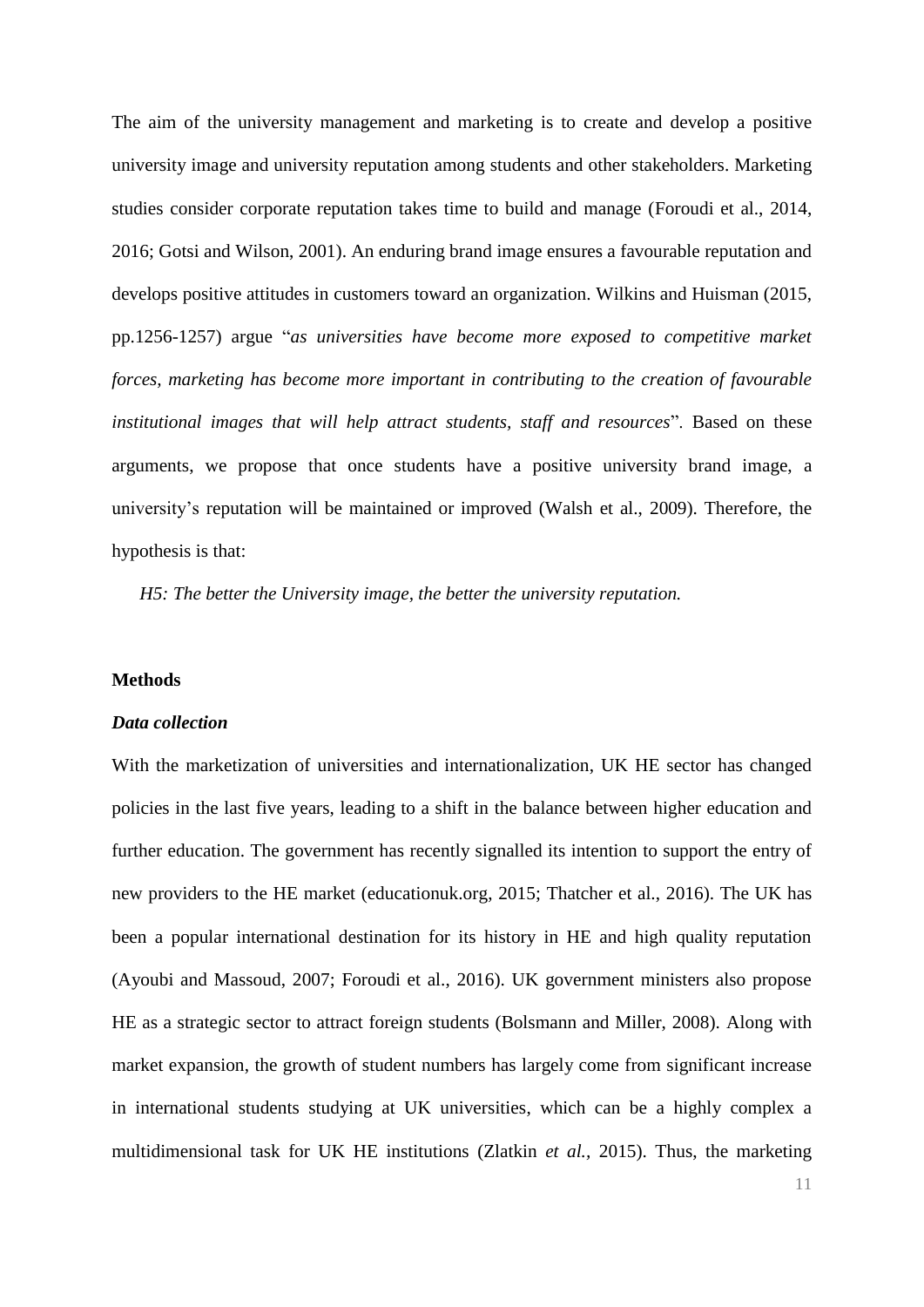strategy targeting international market becomes crucial for institutions in the UK HE sector (Jacob and Hellström, 2014; Taha and Cox, 2014). Apart from the international competition, the UK HEs also face domestic competition. These market factors drive HE institutions to invest in their brand and reputation establishment (Adcroft et al., 2010).

To assess the research's conceptual framework, a pilot study was conducted among 55 PhD researchers and postgraduate students to test the validity, suitability and freedom from error of the measurement items. At this stage, reliability as an important condition of validity and exploratory factor analysis (EFA) were tested to identify any patterns in the data (De Vaus, 2002). After the pilot study, a research assistant was employed to hand out survey questionnaires on campus of a London based university for two weeks. 339 questionnaires were obtained and 285 were usable, which reached a response rate of 84%. The reason to choose this university is because this middle-ranked university has enjoyed a significant growth over the last decade, particularly its international students' number. Of the usable responses, 54% were from women. 43.2% were between the ages of 20 to 29, and 50.7% were postgraduate of above (Table 1).

------------------------------------------

#### **INSERT TABLE 1 ABOUT HERE**

------------------------------------------

#### *Measures*

The measures of the survey were obtained from previous research. We use Yi and Gong's (2013) multidimensional concept (information seeking, information sharing, responsible behavior, personal interaction, feedback, advocacy, tolerance, and helping) to measure students' value co-creation behavior. They categorised these eight variables under two constructs, i.e. customer participation behavior and customer citizenship behavior. They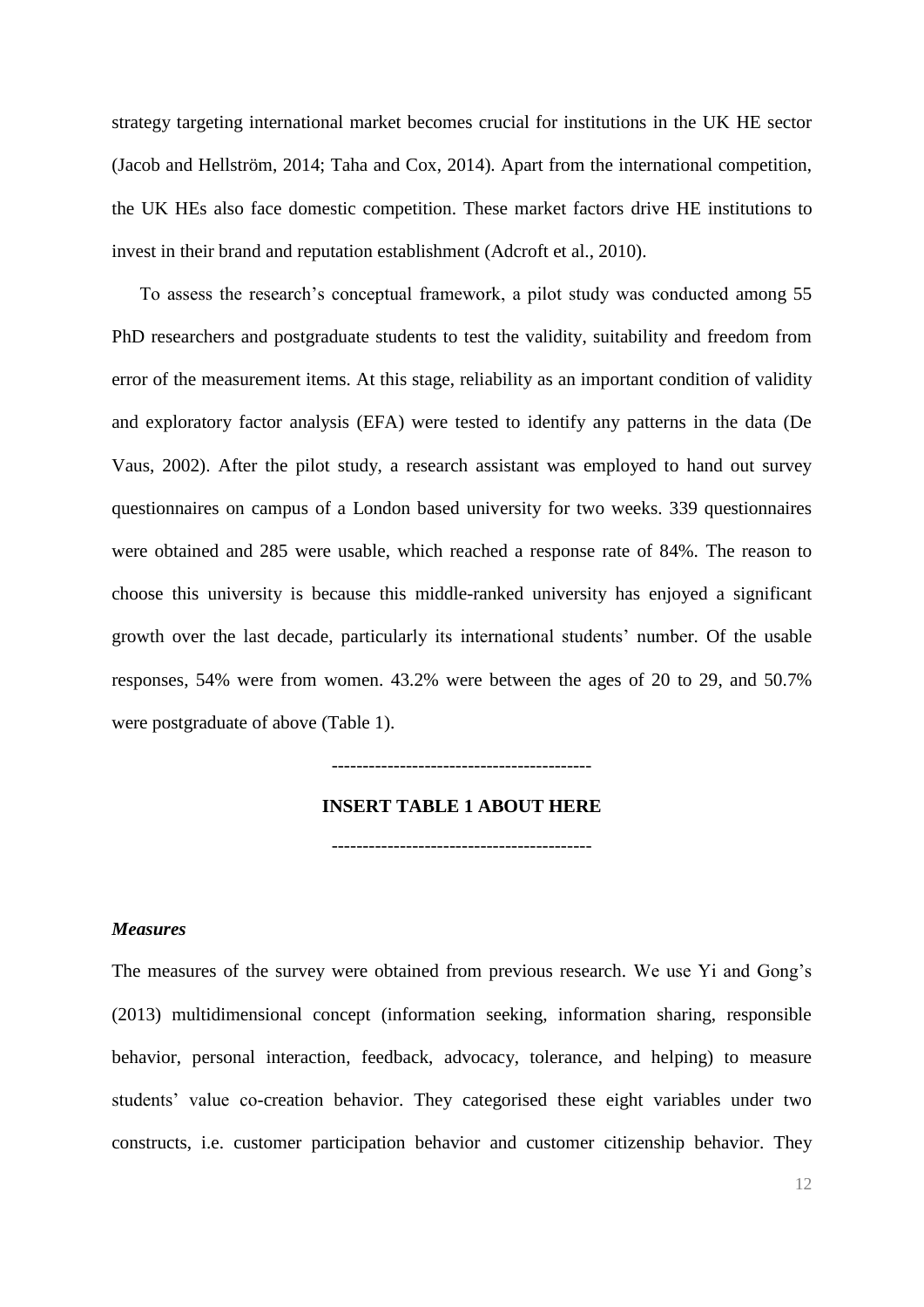conducted a formative measurement model to construct customer's value co-creation behavior by these two dimensions. However, in this research we evaluation their relationships with other latent variables separately.

The measurement for corporate website application (i.e. navigation, information; security) and corporate website features (i.e. usability; customization; and availability) were taken from previous studies and modified during the pilot study (Alwi, 2009; Argyriou et al., 2006; Halliburton and Ziegfeld, 2009). In addition, university brand image and reputation were obtained from existing scales (Foroudi et al., 2014). The items employed in this study are shown in Table 2. All items were measured using a seven-point Likert scale (1=strongly disagree, 7=strongly agree).

------------------------------------------

#### INSERT TABLE 2 ABOUT HERE

------------------------------------------

#### **Analysis and model testing**

We apply partial least squares structural equation modelling (PLS-SEM) to test the research model using SmartPLS 3.2. PLS-SEM has a few advantages over more often used covariance-based SEM, such as small sample size, complex model with many indicators, and so on (Hair et al., 2014). Considering the number of items in this research model, together with the sample size, the authors believe PLS-SEM is a better alternative for this particular research which avoids the constraints of LISREL and AMOS (Hair, Sarstedt, and Ringle, 2011). The analysis involves separate assessments of the measurement model and structural model.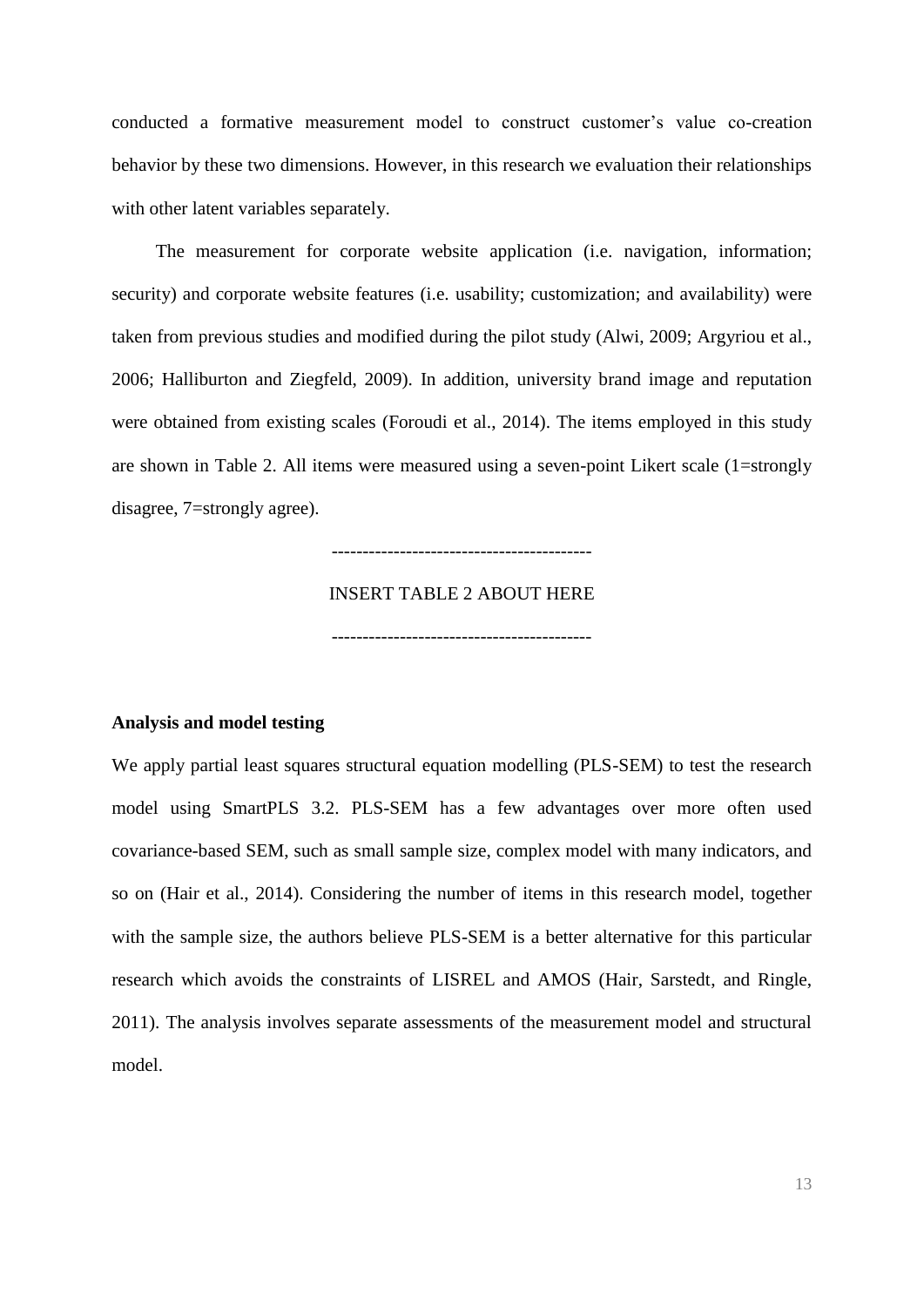#### *Measurement model*

We use the measurement model to assess the reliability and validity of the construct measures. The initial research measurement items were subjected to a series of factor and reliability analyses as an initial examination of their performance within the entire sample. First of all, we use SmartPLS to examine the reliability and validity of the construct measures. Internal consistency reliability is measured by both Cronbach's α and composite reliability. All the items have an  $\alpha$  and CR above 0.80, which regarded satisfactory (Nunally and Bernstein, 1994). Convergent validity (AVE) and discriminant validity are checked for each construct (see Table 3). All the AVEs for constructs are above 0.50 representing that on average, the construct explains more than half of the variance of its indicators.

All the indicators' outer loadings on a construct are higher than its cross loadings suggesting that discriminant validity is achieved (Chin, 1998). We also run four higher-order reflective models testing second-order structures (Ringle, Sarstedt and Straub, 2012). For example, the website feature is composed by three first-order latent variables (i.e. availability, usability and customisation). The website application is measured by navigation design, information design and security as first-order variables. The customer value co-creation behaviors are measured separately using two second-order constructs. That is customer participation behavior including four first-order dimensions (i.e. information seeking, information sharing, responsible behavior and personal interaction), and customer citizenship behavior composed by feedback, advocacy, helping and tolerance as first-order variables. Following the repeated indicators approach to estimate higher-order constructs with PLS (Ringle, Sarstedt and Straub, 2012), the results show good reliability of all measures (see Table 3).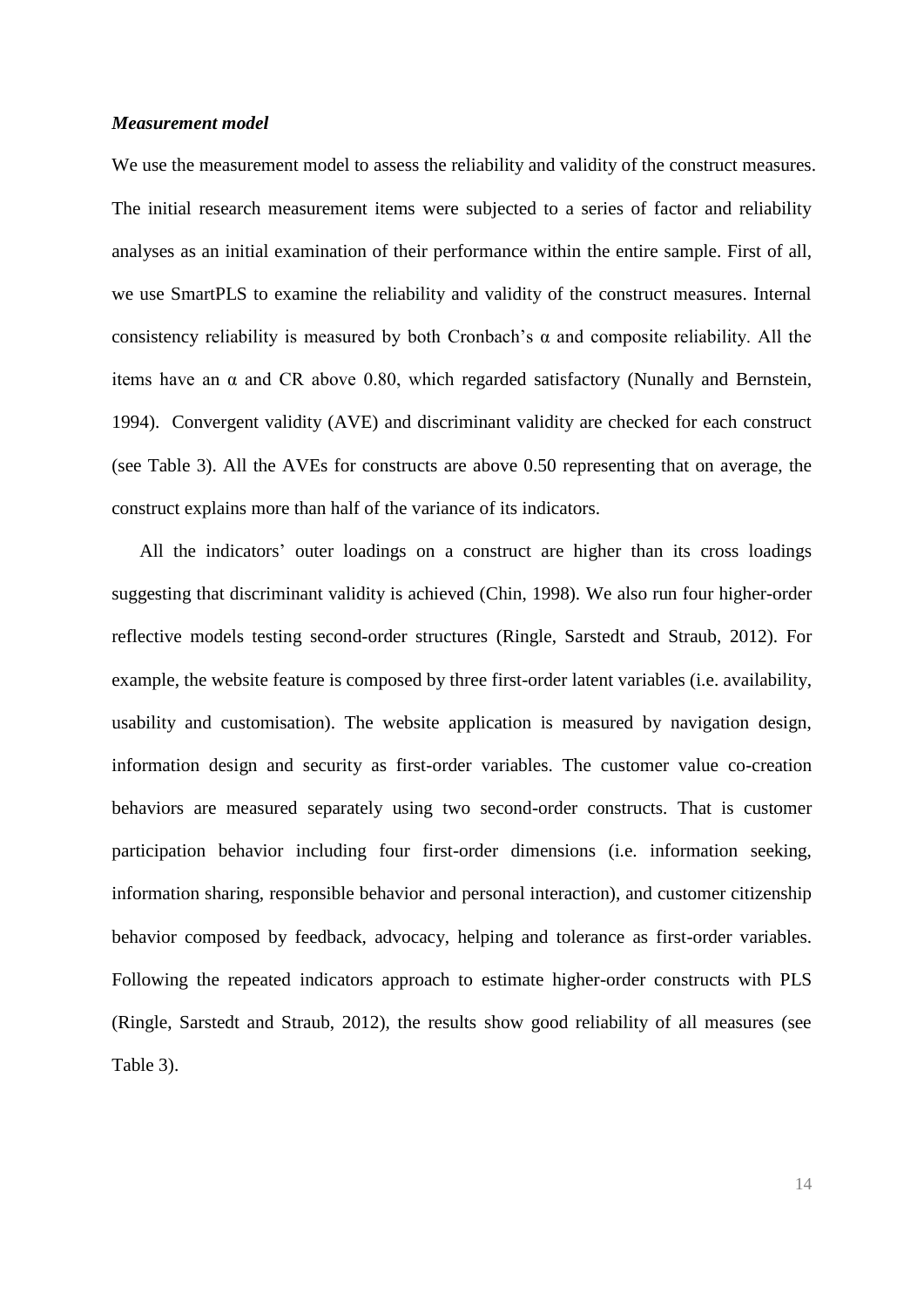## INSERT TABLE 3 ABOUT HERE

------------------------------------------

------------------------------------------

Table 4 shows that the square root of the AVE exceeds the intercorrelations of the construct with the other constructs in the models, which indicate there is no discriminant validity issues. Thus, we proceed with the structural model evaluation using four higher-order constructs to test the hypotheses.

------------------------------------------

INSERT TABLE 4 ABOUT HERE

#### *Structural model assessment*

After confirming the construct measures, we assess the structural model results. First, the collinearity among the constructs are examined before conducting the path coefficient estimation. We examine each set of predictors in the structural model for collinearity and each predictor has a VIF value lower than 5. Following this initial step, we then assess the significance of path coefficients to investigate the hypothesized relationships proposed by conceptual framework. The significance of all the path coefficients by using 5,000 bootstrapping to produce *t*-statistics (see Table 5).

------------------------------------------

#### INSERT TABLE 5 ABOUT HERE

------------------------------------------

The statistics show that H1a, the impact of website feature on customer participation behavior ( $\beta$ =0.25, p<0.001) and H1b, the impact of website feature on customer citizenship behavior ( $\beta$ =0.36, p<0.001), are supported. H2a is also support ( $\beta$ =0.21, p<0.01) and it shows a positive impact of website application on customer participation behavior. However, H2b is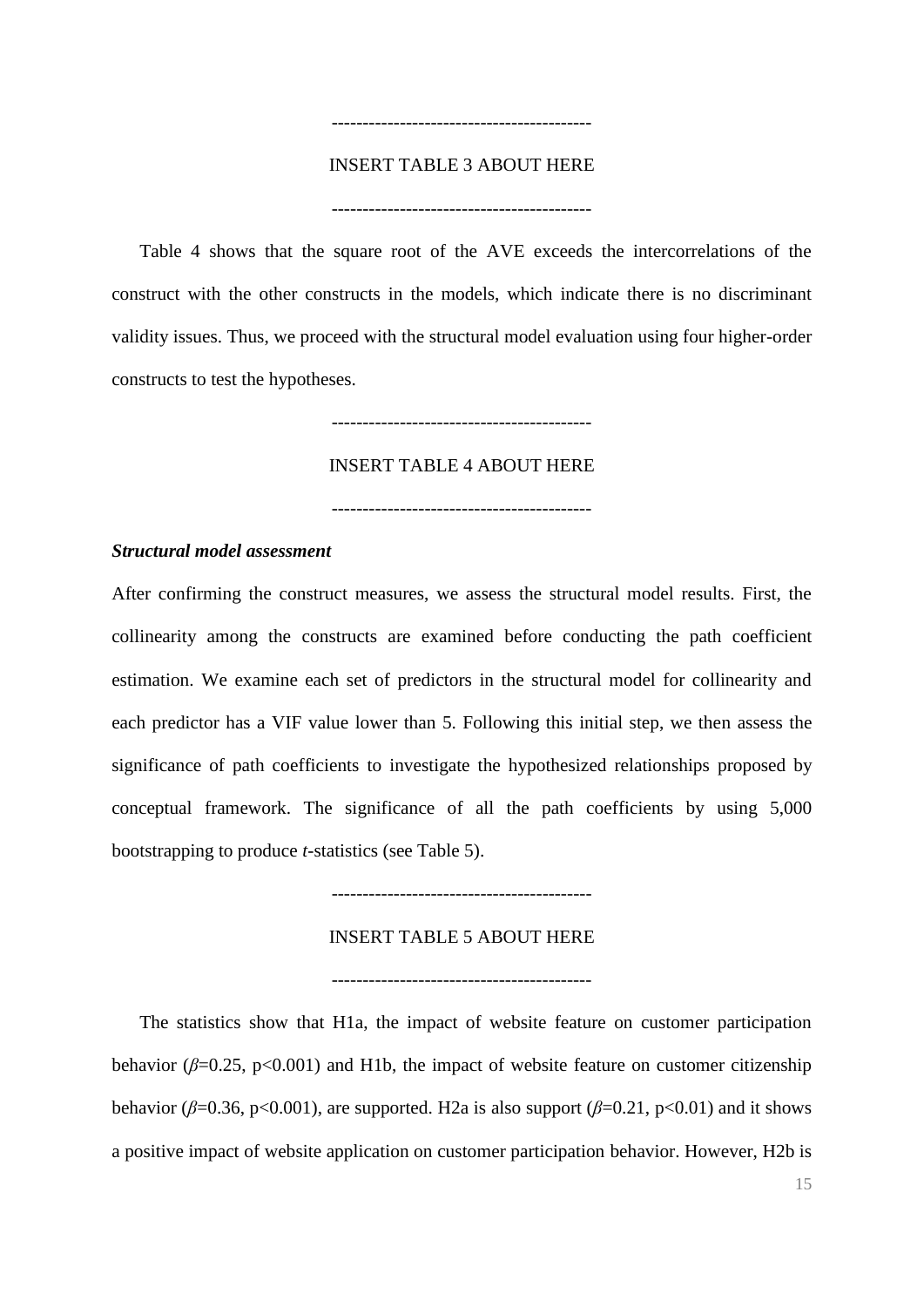not supported as  $(\beta=0.10, p>0.01)$ , which means that the website application does not influence customer's citizenship behavior. H3 and H4 are both supported with  $\beta$ =0.37, p<0.001 and *β*=0.23, p<0.01 respectively, which demonstrate both significant impact of customer participation behavior and citizenship behavior on university image. H5 is supported  $(\beta=0.54, p<0.001)$  showing strong impact of university image on reputation.

Finally, the structural model was evaluated by  $R^2$  values of the endogenous variables in the path model. The  $R^2$  values in this model show some degree of effect, with both website feature and application explains over 18% of the variances of customer participation and citizenship behavior correspondingly. In addition to testing the magnitude of the  $R^2$  values for its predictive accuracy, we also applied Gtone-Geisser's  $Q^2$  value by using the blindfolding procedure for an omission distance D.=7 (Chin, 1998). The model is believed to have predictive relevance when a  $Q^2$  is greater than 0 (Hair et al., 2014). For this structural model, all the endogenous variables have  $Q^2$  greater than 0, which hence provide support for the model's predictive relevance (see Table 6).

#### INSERT TABLE 6 ABOUT HERE

------------------------------------------

------------------------------------------

**Discussions and implications**

While existing literature has not yet inspected the critical role of website in terms of its feature and application in influencing the customer's value co-creation behavior, this study attempts to investigate how university website can have an effect on students' participation and citizenship behavior to create values together with the university for its image and reputation enhancement. The findings show that the more favourably the website are perceived by students, the more they tend to engage in the value creation process. This study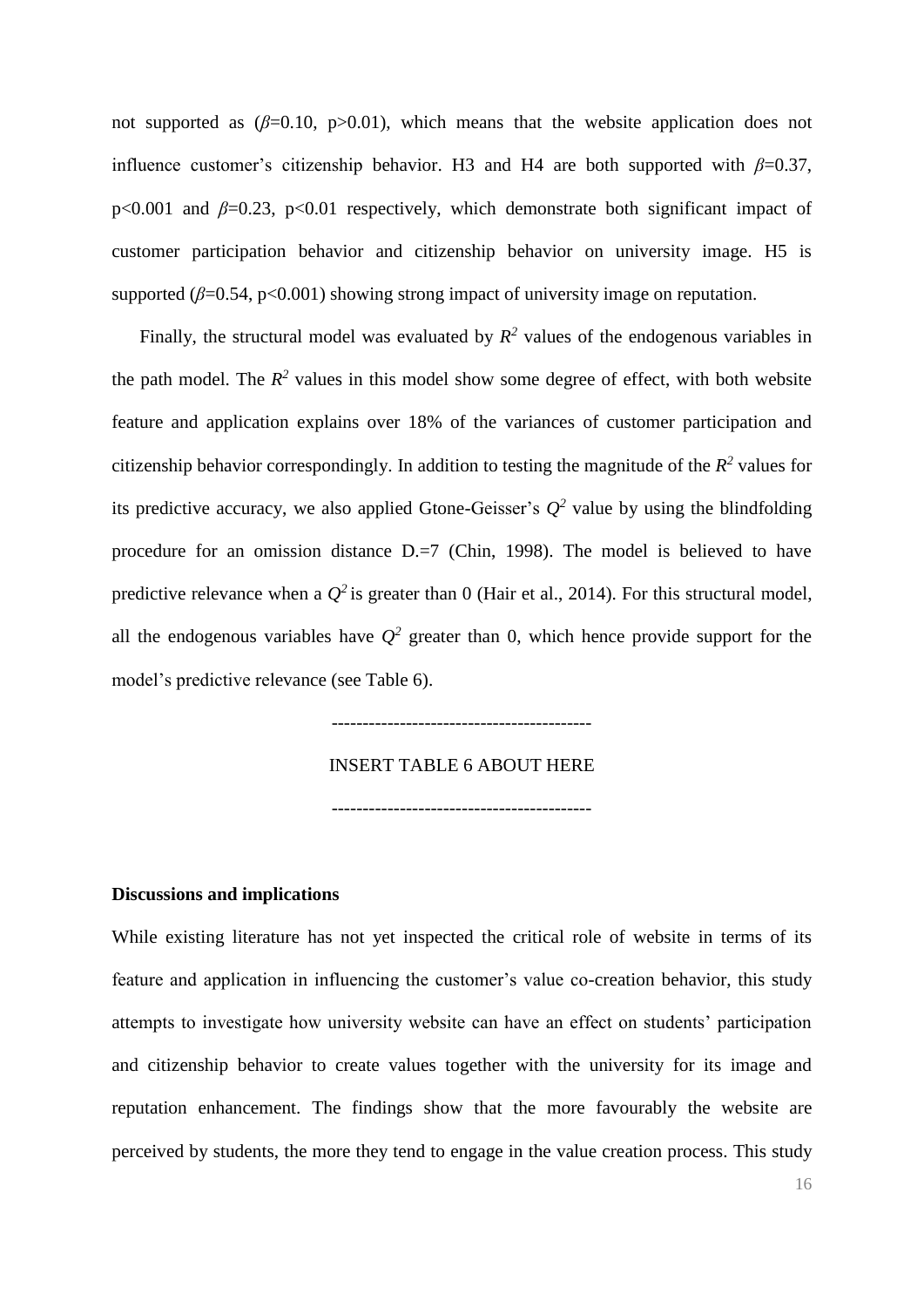particularly highlights the importance of website features (i.e. availability, usability and customisation) for encouraging students' interaction with the university and also providing them with opportunities to perform a citizenship role (Beldad et al., 2010; Flanagin et al., 2014). Although website application (security, information and navigation design) shows significant impact on students' participation behavior, it fails to demonstrate any impact on their citizenship behavior. This might be due to the role of students in the HE institution with the main purpose of pursuing education and most of the time is devoted to complete the degree within a scope of time. Thus, students are not expected to carry out extra roles. Within the HE context which has its specialty, there is no multiple options for students to choose from, to compare and to concern about the security of their payment procedure, like other commercial websites (Srinivasan et al., 2002).

Consistent with prior studies (Chun, 2005; Helm, 2007; Fombrun et al., 2000), we confirm that when students find the university website can provide them with sufficient, clear information, a sense of security, easy navigation for them to get around on the website for solving their problems, they are more likely to conduct participation and citizenship behavior, which further leads to obvious benefits for the university, such as better university image and reputation (Hatch and Schultz, 2010; Yngfalk, 2013). Once, the university has a continuously improved image and reputation, it gains sustainable competitive advantage (Firestein, 2006; Lomer et al., 2006).

This research thus presents some managerial implications for the HE sector. First, we argue the importance of website at the centre of an organizations effort to encourage customer's value co-creation behavior. Even though organizational management nowadays pay attention to their website design, the website feature (i.e. availability, usability and customisation) should be their priority to tackle issues (Casaló et al., 2008). Providing goodlooking website, and information will not generate customers' citizenship behavior. As the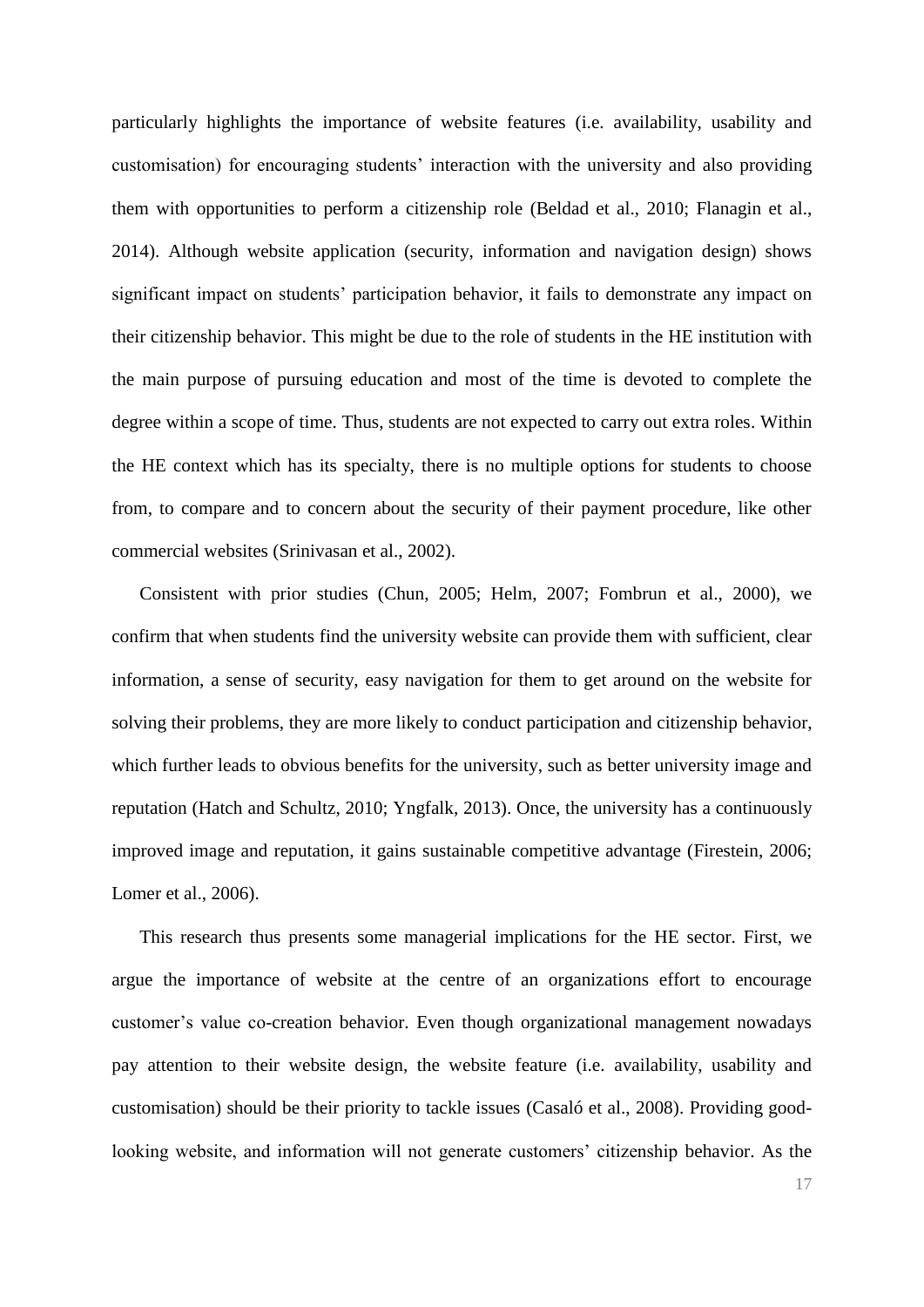purpose of students browsing the university website is for information and their expectation on these characteristics of website is almost a must, which means branding/marketing managers need to find alternative ways to get customers actively engaged. The website designer and promoter may also need to consider how to increase the interactions between their customers and the corporate in co-creation processes so as to improve their offerings eventually (Pinho et al., 2014).

Second, the managers need to inspect customers' value co-creation behavior carefully as it may have different content. For example, in this study there are two types of co-creation behavior, i.e. participation and citizenship (Yi and Gong, 2010). The authors believe it is necessary to obtain customers' participation behavior before they can conduct citizenship behavior. The website may not demonstrate the same level of impact on customers' different types of behavior. Based on the research finding, the website shows stronger impact on customer's participation behavior rather than citizenship behavior (Tarafdar and Zhang, 2008). Nonetheless, both types of value co-creation behavior are important for the corporate image and reputation. This reconfirms the significant role of customer's value co-creation behavior for corporate to establish their reputation and obtain consistent competitive advantages in the market.

Furthermore, this research contributes to the existing knowledge by providing an integrated and conceptualised multidimensionality of website feature, application, customer value co-creation behavior in the context of a higher education institution in the UK. The findings are of value to HE institution managers to ensure that they operation their website properly to engage better with the customers (i.e. students) in this context (Jones, 2005). The institution's website is the key to communicate the institution beliefs, ideas, feelings and impressions to stakeholders. It also considered as the best platform to transmit the institution services to international potential students (Foroudi et al., 2016). Apart from convincing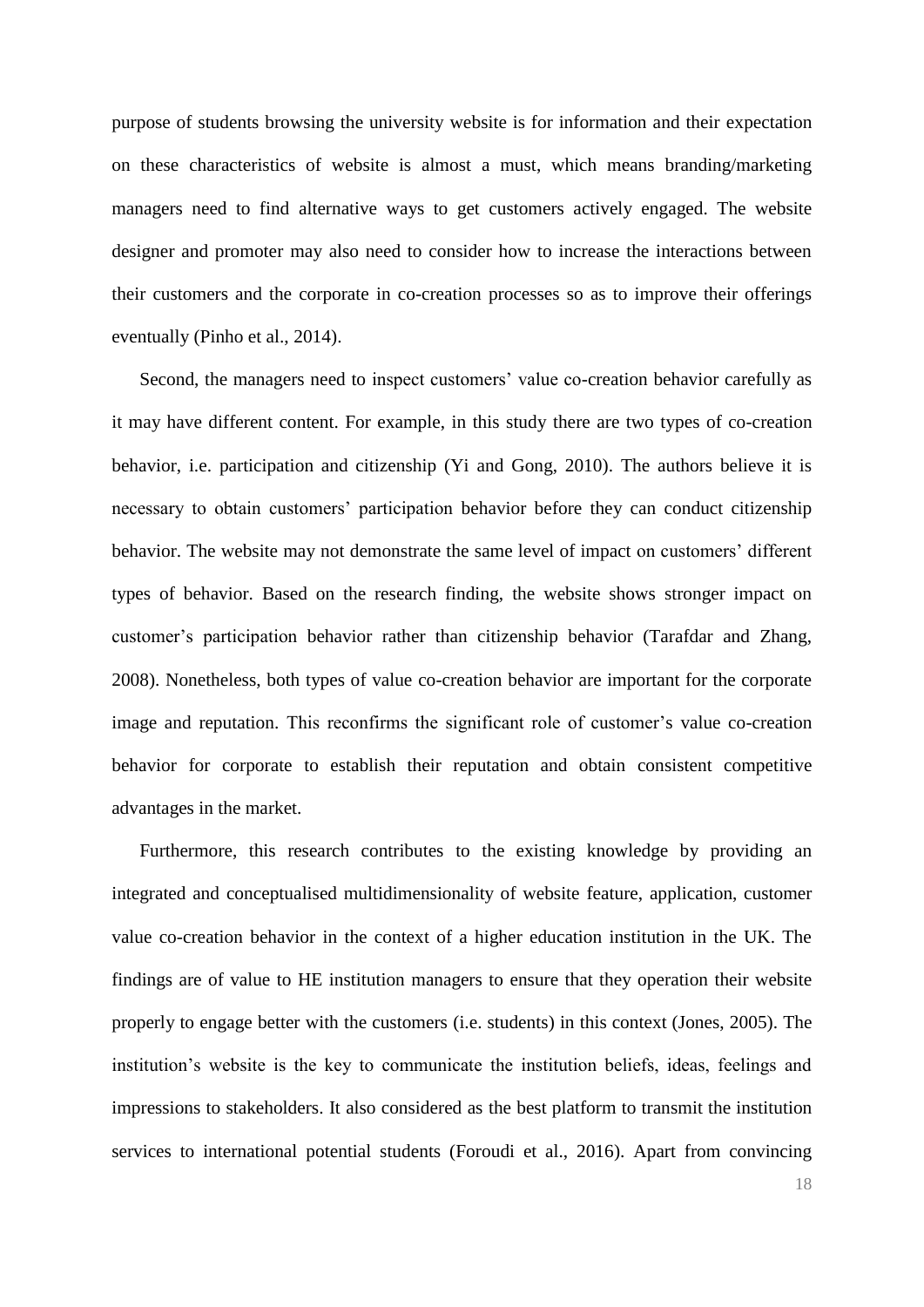students to obtain positive institutional images and reputation (Wilkins and Huisman, 2015), institutions also need to carefully manage their reputations and communications with all stakeholders, mainly those who directly influence students, parents or friends for instance.

As in the HE marketization context, HE management has to realise its service feature and make the institutional image more discernible and easily perceived by its communication targets (Nguyen and LeBlanc, 2001). From this viewpoint, this study helps the future researchers in higher education to better understand the meaning of institutional image and reputation from the consumers' perception. The findings from this study urge university policy makers, IT directors and marketing directors to consider the particular important role of corporate website to contribute to customers' value co-creation behavior, which leads to enhanced university image and reputation in the HE market.

#### **Conclusions and future research directions**

This study attempted to examine the causality between corporate website, customer value cocreation behavior, corporate image and reputation by conducting a quantitative research in a London-based university context. First, the research tested four higher-order constructs to check their validities representing the relevant variables in the conceptual framework. We particularly do not force the two dimensions of customer value co-creation behaviors into one and examine them separately in order to precisely understand the effectiveness of proposed antecedents. Second, the research findings confirm the positive links between website feature on customer participation behavior and customer citizenship behavior. However, as website application still have the positive influential role on customer participation behavior, it does not show its impact on customer citizenship behavior. Third, the research ensures the pivotal role of customer value co-creation behavior (i.e. participation and citizenship behavior) to the enhanced university image and reputation. apart from the relationship between website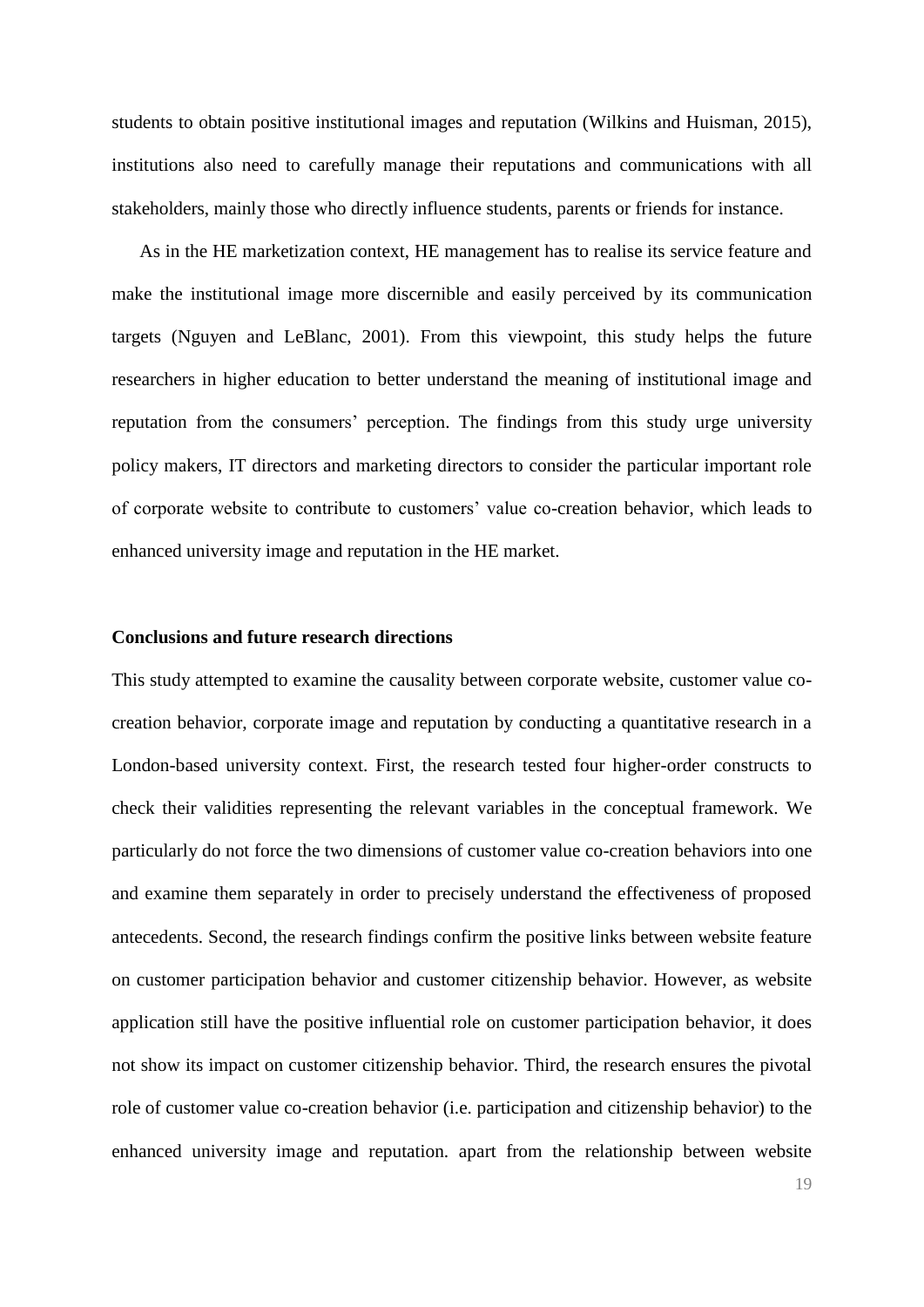application and customer citizenship behavior. Finally, this research extended current literature by exploring the research context in a HE setting and used website as antecedent for students' co-creation behavior.

Based upon the research findings, this paper offers managerial contributions for decisionmakers, brand managers, graphic and web designers who wish to understand the relationship between website and its composite dimensions, i.e. website application (navigation design, information design and security) and website feature (usability, customisation and availability). Contrary to extant branding research, the emphasis of this research is not on branding resulting from one-way managerial efforts to build up an intended image or reputation (Keller, 2003), but on the active role customers can play in co-creating image and reputation for corporate's sustainability and competitiveness (Gupta et al., 2016; Hatch and Schultz, 2010).

However, the limitations of this study also throw light for the future research in the area. The samples collected from a single HEI in the UK faces generalisation issues, which needs to be more widely spread for the pertinent research. Hence, future studies could replicate this study in other contexts or countries in order to test the outcome generalizability. Using website as an antecedent for customer value co-creation is another limitation as there may be many other factors playing important roles too, particularly in the university scenario. Thus, including other antecedents, such as corporate visual image may provide more insights on how to engage customers' value co-creation behavior (Foroudi et al., 2014). Future empirical research should also consider repeat this study in other cultural settings. With the increasing globalization of HEI, similar research can include the influence of culture on stakeholders' value co-creation behavior as well. Finally, taking only students' self-reporting opinions to check the whole conceptual framework may lead to common method bias and increase the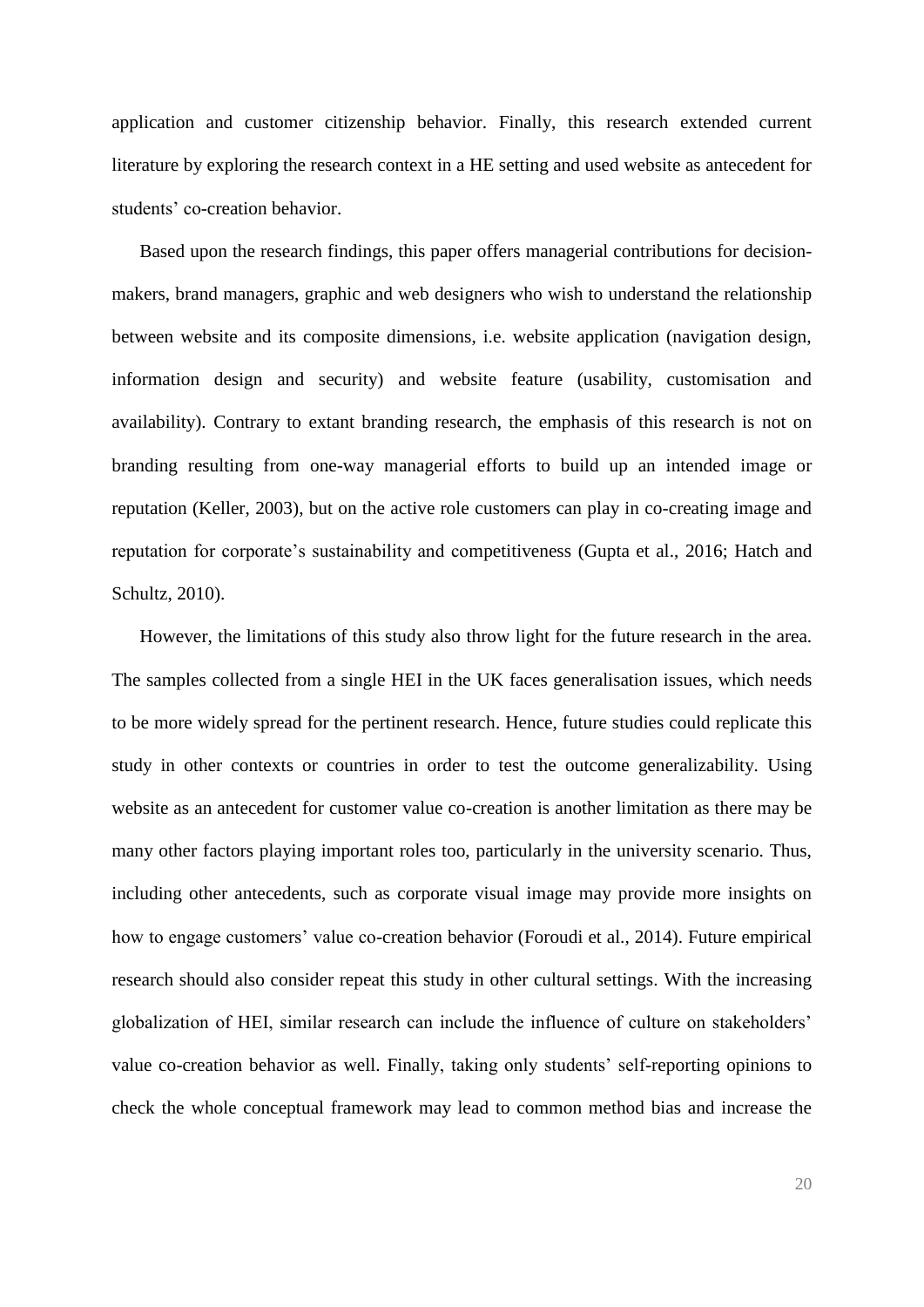risk of unreliability of the study. Thus, future research may also consider to include other

stakeholders' opinions, such as employees, alumni, or parents.

#### **References:**

- Abdullah, Z., Nordin, S.M. and Aziz, Y.A. (2013) Building a unique online corporate identity, *Marketing Intelligence and Planning,* 31(5), 51-471.
- Adcroft, A., Teckman, J., and Willis, J. (2010) Is higher education in the UK becoming more competitive? *International Journal of Public Sector Management,* 23(6), 578-588.
- Agarwal, R., and Venkatesh, V. (2002) Assessing a firm's web presence: a heuristic evaluation procedure for the measurement of usability, *Information Systems Research,* 13(2), 168-186.
- Alavi, S., Ahuja, V., and Medury, Y. (2012). Metcalfe's law and operational, analytical and collaborative CRM-using online business communities for co-creation. *Journal of Targeting, Measurement and Analysis for Marketing*, *20*(1), 35-45.
- Alwi, S. (2009) Online corporate brand images and consumer loyalty*, International Journal of Business and Society,* 10(2), 1-19.
- Alwi, S. and Ismail, S.A. (2013) A framework to attain brand promise in an online setting, *Marketing Intelligence and Planning,* 31(5), 557-578.
- Anderson, J.C. and Gerbing, D.W. (1988) Structural Equation Modelling in Practice: A Review and Recommended Two-step Approach, *Psychological Bulletin,* 103(3), 411- 423.
- Angelakopoulos, G. and Mihiotis, A. (2011) E-banking: challenges and opportunities in the Greek banking sector, *Electronic Commerce Research,* 11(3), 297-319.
- Argyriou, E., Kitchen, P. J., and Melewar, T. C. (2006). The relationship between corporate websites and brand equity: A conceptual framework and research agenda. *International Journal of Market Research*, *48*(5), 575-599.
- Ayoubi, R.M., and Massoud, H.K. (2007) The strategy of internationalization in universities: A quantitative evaluation of the intent and implementation in UK universities, *International Journal of Educational Management,* 21(4), 329-349.
- Belanger, F., Hiller, J. S., and Smith, W. J. (2002) Trustworthiness in electronic commerce: the role of privacy, security, and site attributes, *The Journal of Strategic Information Systems*, 11(3), 245-270.
- Beldad, A., De Jong, M. and Steehouder, M. (2010) How shall I trust the faceless and the intangible? A literature review on the antecedents of online trust, *Computers in Human Behavior,* 26(5), 857- 869
- Black, I. and Veloutsou, C. (2016). Working consumers: Co-creation of brand identity, consumer identity and brand community identity. *Journal of Business Research*.
- Bolsmann, C. and Miller, H. (2008) International student recruitment to universities in England: discourse, rationales and globalisation, *Globalisation*, *Societies and Education,* 6(1), 75-88.
- Bravo, R., DeChernatony, L., Matute, J. and Pina, J.M. (2013) Projecting banks' identities through corporate websites: A comparative analysis of Spain and the United Kingdom, *Journal of Brand Management,* 20(7), 533-557.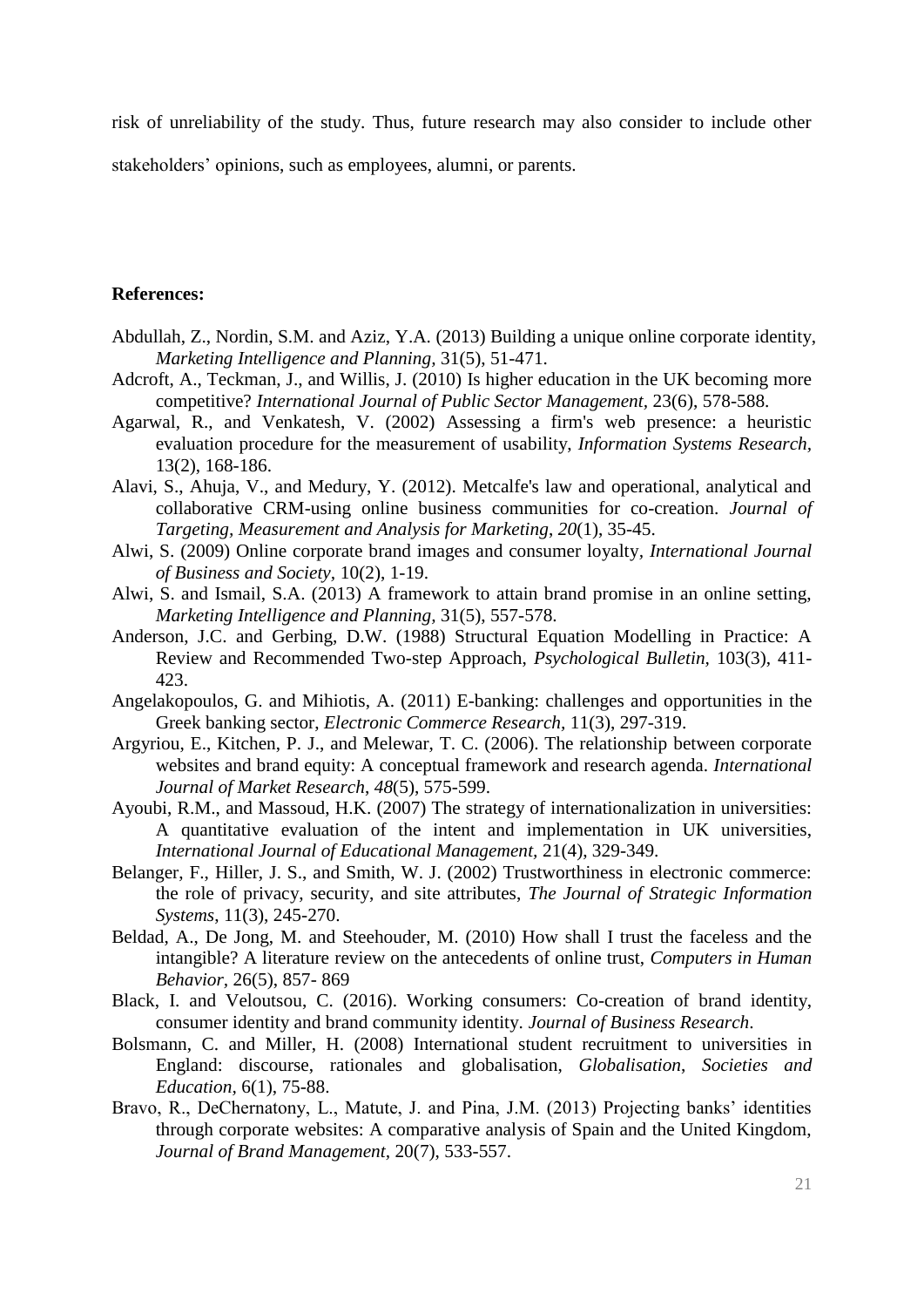- Bravo, R., Matute, J. and Pina, J.M. (2012) Corporate social responsibility as a vehicle to reveal the corporate identity: a study focused on the websites of Spanish financial entities, *Journal of Business Ethics,* 107(2), 129-146.
- Casaló, L.V., Flavián, C. and Guinalíu, M. (2008) Promoting consumer's participation in virtual brand communities: A new paradigm in branding strategy*, Journal of Marketing Communications,* 14(1), 19-36.
- Cherif, H., and Miled, B. (2013) Are Brand Communities Influencing Brands through Cocreation? A Cross-National Example of the Brand AXE: In France and in Tunisia, *International Business Research,* 6(9), p14.
- Chin, W. 1998. The partial least squares approach to structural equation modelling. In: G. Marcoulides (Ed.), *Modern methods for business research* (pp. 295-358). Mahwah,
- Chun, R. (2005) Corporate reputation: meaning and measurement, *International Journal of Management Reviews,* 7(2), 91-109.
- Cyr, D. (2008) Modeling web site design across cultures: relationships to trust, satisfaction and e-loyalty, *Journal of Management Information Systems,* 24(4), 47-72.
- DeNisco, A. and Napolitano, M.R. (2006) Entertainment orientation of Italian shopping centres: antecedents and performance, *Managing Service Quality,* 16, 145-166.
- Diaz-Mendez, M. and Gummesson, E. (2012) Value co-creation and university teaching quality: Consequences for the European Higher Education Area (EHEA), *Journal of Service Management*, 23 (4), 571-592.
- educationuk.org (2015) educationuk.org/global/ [Assessed by 20 February 2015]
- Firestein, P.J. (2006) Building and Protecting Corporate Reputation, *Strategy and Leadership,* 34 (4), 25-31.
- Flanagin, A.J., Metzger, M.J., Pure, R., Markov, A. and Hartsell, E. (2014) Mitigating risk in e-commerce transactions: perceptions of information credibility and the role of usergenerated ratings in product quality and purchase intention, *Electronic Commerce Research,* 14(1), 1-23.
- Flavian, C., Guinaliu, M., and Gurrea, R. (2006) The role played by perceived usability, satisfaction and consumer trust on website loyalty, *Information and Management,* 43(1), 1-14.
- Flores, J. and Vasquez-Parraga, A. Z. (2015). The impact of choice on co-produced customer value creation and satisfaction. *Journal of Consumer Marketing*, *32*(1), 15-25.
- Fombrun, C.J., Gardberg, N.A. and Sever, J.M. (2000) The reputation quotient: a multi-stakeholder measure of corporate reputation, *The Journal of Brand Management,* 7(4), 241- 255.
- Foroudi, P., Dinnie, K., Kitchen, P. J., Melewar, T. C., and Foroudi, M. M. (2016). IMC antecedents and the consequences of planned brand identity in higher education, *European Journal of Marketing.*
- Foroudi, P., Jin, Z., Gupta, S., Melewar, T.C., and Foroudi, M. M. (2016) Influence of innovation capability and customer experience on reputation and loyalty, *Journal of Business Research.*
- Foroudi, P., Melewar, T. C., and Gupta, S. (2014). Linking corporate logo, corporate image, and reputation: An examination of consumer perceptions in the financial setting. *Journal of Business Research*, *67*(11), 2269-2281.
- Frow, P., Nenonen, S., Payne, A. and Storbacka, K. (2015). Managing co‐creation design: A strategic approach to innovation. *British Journal of Management*, *26*(3), 463-483.
- Fuller, J., Hutter, K., and Faullant, R. (2011) Why co-creation experience matters? Creative experience and its impact on the quantity and quality of creative contributions. *RandD Management*, 41(3), 259-273.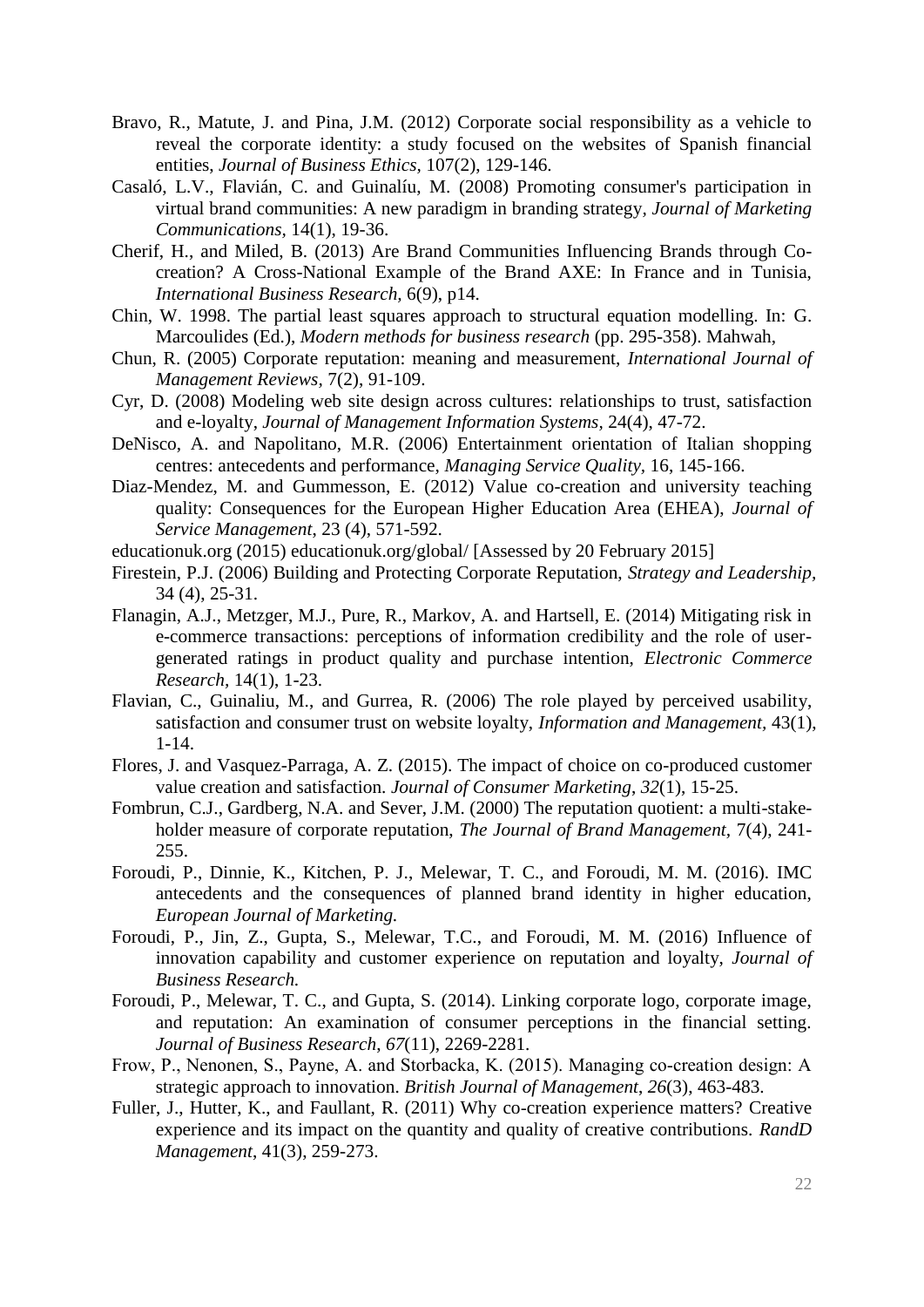Gefen, D. (2000) E-commerce: the role of familiarity and trust, *OMEGA*, 28, 725-737.

- Gefen, D., Straub, D.W. and Boudreau, M.C. (2000) Structural equation modeling and regression: guidelines for research practice. *Communications of the Association for Information Systems*, 4(7), 2–77.
- Gotsi, M. and Wilson, A. M. (2001) Corporate Reputation: Seeking a Definition. *Corporate Communications: An International Journal,* 6(1), 24-30.
- Grissemann, U. and Stokburger-Sauer, N.E. (2012) Customer co-creation of travel services: The role of company support and customer satisfaction with the co-creation performance. *Tourism Management*, 33, 1483-1492.
- Gronroos, C. (2011) Value co-creation in service logic: A critical analysis, *Marketing Theory,* 11(3), 279-301.
- Gupta, S., Malhotra, K., Czinkota, M.R., and Foroudi, P. (2016) Marketing Innovation: A Consequence of Competitiveness, *Journal of Business Research.*
- Hafeez K. and Aburawi I. (2013) Optimizing Human Resource Requirements to meet Target Customer Service Levels, *International Journal of Quality and Service Sciences,* 5(2), 230-252.
- Hafeez, K., and Alghatas, F. (2007) Knowledge management in a virtual community of practice using discourse analysis, *Electronic Journal of Knowledge Management*, 5(1), 29-42.
- Hafeez, K., Zhang, Y., and Malak, N. (2002) Identifying core competence, *Potentials*, 21(2), 2-8.
- Hair, J.F., Ringle, C.M. and Sarstedt, M. (2011). PLS-SEM: Indeed a silver bullet. *Journal of Marketing Theory and Practice*, 19, 139-151.
- Hair, Jr. J.F., Hult, G.T.M., Ringle, C.M. and Sarstedt, M. (2014). A Primer on Partial Least Squares Structural Equation Modeling (PLS-SEM), Sage: London.
- Halliburton, C. and Ziegfeld, A. (2009) How do major European companies communicate their corporate identity across countries? An empirical investigation of corporate internet communications, *Journal of Marketing Management,* 25(9/10), 909-925.
- Hatch, M.J., and Schultz, M. (2010) Toward a theory of brand co-creation with implications for brand governance, *Journal of Brand Management,* 17(8), 590-604.
- Helm, S. (2007) The Role of Corporate Reputation in Determining Investor Satisfaction and Loyalty, *Corporate Reputation Review,* 10(1), 22-37.
- Hoyer, W.D., Chandy, R., Dorotic, M., Frafft, M. and Singh, S.S. (2010) Consumer cocreation in new product development, *Journal of Service Research,* 13, 283-296.
- Ind, N., and Coates, N. (2013) The meanings of co-creation, *European Business Review,* 25(1), 86-95.
- Ind, N., Iglesias, O., and Schultz, M. (2013) Building Brands Together, *California Management Review,* 55(3).
- Jacob, M., and Hellström, T. (2014) Opportunity from crisis: a common agenda for higher education and science, technology and innovation policy research, *Studies in Higher Education*, 39(8), 1321-1331.
- Jones, R. (2005) Finding sources of brand value: Developing a stakeholder model of brand equity, *The Journal of Brand Management,* 13(1), 10-32.
- Kabadayi, S. and Gupta, R. (2011) Managing motives and design to influence web site revisits, *Journal of Research in Interactive Marketing,* 5(2/3), 153-169.
- Kanuka, H., and Anderson, T. (2007). Online social interchange, discord, and knowledge construction. *International Journal of E-Learning and Distance Education*, *13*(1), 57- 74.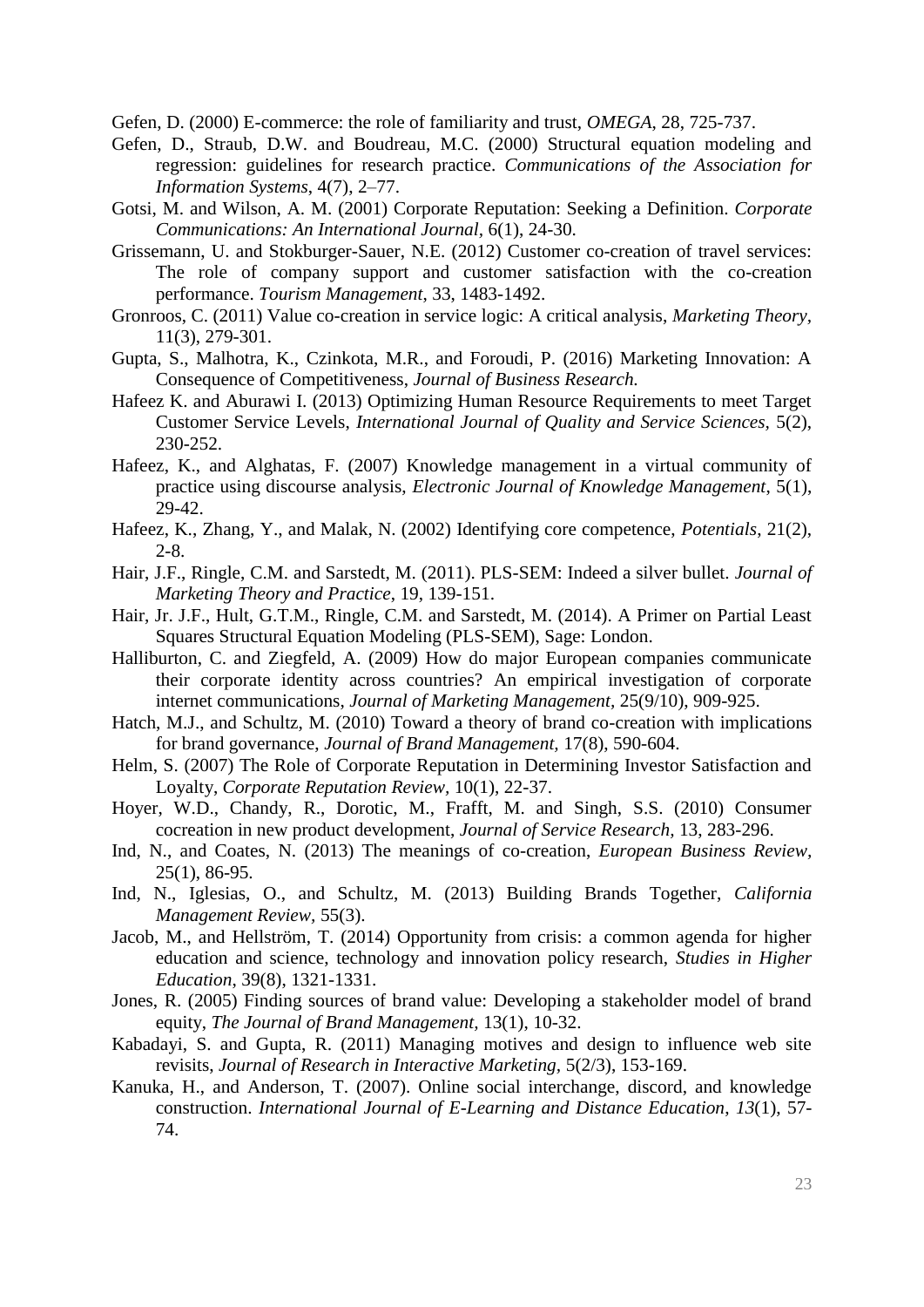- Keller, K.L. (2003) *Strategic Brand Management: Building, Measuring, and Managing Brand Equity*, Prentice, New Jersey.
- Kim, S. and Stoel, L. (2004) Apparel retailers: website quality, dimensions and satisfaction, *Journal of Retailing and Consumer Services,* 11(2), 109-117.
- Kim, S. E., Shaw, T., and Schneider, H. (2003). Web site design benchmarking within industry groups. *Internet Research*, *13*(1), 17-26.
- Kohler, T., Fuller, J., Matzler, K., Stieger, D. (2011) Co-creation in virtual worlds: the design of the user experience, *MIS Quarterly,* 35, 773-788.
- Lebeau, Y., and Bennion, A. (2014) Forms of embeddedness and discourses of engagement: a case study of universities in their local environment, *Studies in Higher Education*, 39(2), 278-293.
- Lin, Y.C., Yeh, C.H., and Wei, C.C. (2013) How will the use of graphics affect visual aesthetics? A user-centered approach for web page design, *International Journal of Human-Computer Studies*, 71(3), 217-227.
- Lomer, S., Papatsiba, V., and Naidoo, R. (2016). Constructing a national higher education brand for the UK: positional competition and promised capitals. *Studies in Higher Education*, 1-20.
- Lowry, P.B., Wilson, D.W., and Haig, W.L. (2014) A picture is worth a thousand words: source credibility theory applied to logo and website design for heightened credibility and consumer trust, *International Journal of Human-Computer Interaction*, 30(1), 63- 93.
- Lusch, R.F. and Vargo, S.L. (2006) Service-dominant logic: reactions, reflections and refinements, *Marketing Theory,* 6(3), 281-288.
- Macharia, J. K., and Pelser, T. G. (2014) Key factors that influence the diffusion and infusion of information and communication technologies in Kenyan higher education, *Studies in Higher Education*, 39(4), 695-709.
- Mahmoud, T. and Hafeez, K. (2013) Performance Assessment of an e-Learning Software System for Sustainability, *International Journal of Quality and Service Sciences,* 5(2), 208-229.
- Marketing science institution (2016) http://www.msi.org/articles/research-grants-target-cxgetting-marketing-right-in-real-time/ (Assessed by 21 September 2016)
- McKnight, D. H., Choudhury, V., and Kacmar, C. (2002) The impact of initial consumer trust on intentions to transact with a web site: a trust building model, *The Journal of Strategic Information Systems*, 11(3), 297-323.
- Molesworth, M., Scullion, R., and Nixon, E. (Eds.). (2010). *The marketisation of higher education*. Routledge.
- Nguyen, N., and LeBlanc, G. (2001). Image and reputation of higher education institutions in students' retention decisions, *International Journal of Educational Management*, 15(6), 303-311.
- Nielsen, J. (2000) *Designing for the Web, New Riders Publishing thousand Oaks*, Riders Publishing Thousand Oaks, CA, USA.
- Novak, T. P., Hoffman, D. L., and Yung, Y. F. (2000). Measuring the customer experience in online environments: A structural modeling approach. *Marketing science*, *19*(1), 22-42.
- Nunally, J.C. and Bernstein, I. (1994). SPSS and SAS procedures for estimating indirect effects in simple mediation models. *Behavior Research Method, Instruments, and Computers*, 36, 717-731.
- Payne, A.F., Storbacka K., Frow, P. and Knox, S. (2009) Co-creating brands: Diagnosing and designing the relationship experience, *Journal of Business Research,* 62 (3), 379-389.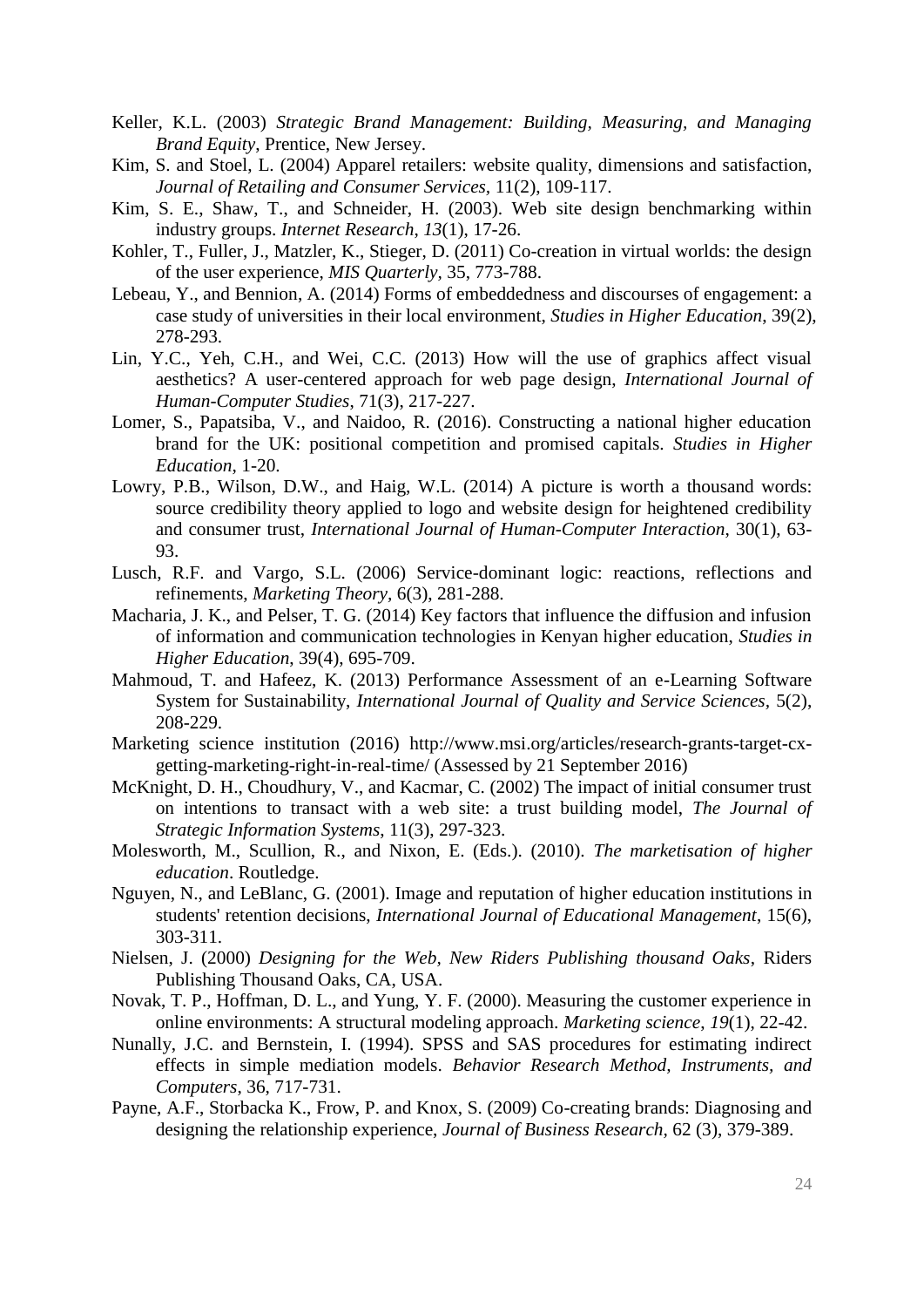- Pinho, N., Beirao, G. and Patricio, L. (2014). Understanding value co-creation in complex services with many factors, *Journal of Service Management*, 25(4), 470-493.
- Plewa, C., Galán-Muros, V., and Davey, T. (2015). Engaging business in curriculum design and delivery: a higher education institution perspective. *Higher Education*, *70*(1), 35-53.
- Prahalad, C. K., and Ramaswamy, V. (2002). The co-creation connection. *Strategy and Business*, 50-61.
- Prahalad, C. K., and Ramaswamy, V. (2004). Co-creating unique value with customers. *Strategy and leadership*, *32*(3), 4-9.
- Prahalad, C. K., and Ramaswamy, V. (2004). Co-creation experiences: The next practice in value creation. *Journal of interactive marketing*, *18*(3), 5-14.
- Raman, M., Stephenaus, R., Alam, N. and Kuppusamy, M. (2008) Information Technology in Malaysia: E-service quality and Uptake of Internet banking, *Journal of Internet Banking and Commerce,* 13(2), 1-18.
- Ramaswamy, V., and Gouillart, F. (2010) Building the co-creative enterprise, *Harvard Business Review,* 88(10), 100-109.
- Ranjan, K. R. and Read, S. (2016). Value co-creation: concept and measurement. *Journal of the Academy of Marketing Science*, *44*(3), 290-315.
- Ringle, C.M., M.Sarstedt and D.W. Straub.2012. A Critical Look at the Use of PLS-SEM in MIS Quarterly. *MIS Quarterly*, 36(1), iii-xiv.
- Robins, D., and Holmes, J. (2008) Aesthetics and credibility in web site design, *Information Processing and Management,* 44(1), 386-399.
- Sayar, C. and Wolfe, S. (2007) Internet banking market performance: Turkey versus the UK, *International Journal of Bank Market,* 25(3), 122-141.
- Schau, H.J., Muniz, A.M.Jr and Arnould, E.J. (2009) How brand community practices create value, *Journal of Marketing,* 73(5), 30-51.
- Shankar, V., Smith, A. K., and Rangaswamy, A. (2003) Customer satisfaction and loyalty in online and offline environments, *International Journal of Research in Marketing*, 20(2), 153-175.
- Simoes, C., and Soares. A.M. (2010) Applying to higher education: Information sources and choice factors, *Studies in Higher Education* 35(4) 371-89.
- Skålén, P., Pace, S., and Cova, B. (2015). Firm-brand community value co-creation as alignment of practices. *European Journal of Marketing*, *49*(3/4), 596-620.
- Smith, L., Maull, R., and CL Ng, I. (2014). Servitization and operations management: a service dominant-logic approach. *International Journal of Operations and Production Management*, *34*(2), 242-269.
- Srinivasan, S., Anderson, R. and Ponnavolu, K. (2002) Customer loyalty in e-commerce: an exploration of its antecedents and consequences, *Journal of Retailing,* 78, 41-50.
- Taha, N., and Cox, A. (2014) International students' networks: a case study in a UK university, *Studies in Higher Education*, 41(1), 182-198,
- Tarafdar, M., and Zhang, J. (2008). Determinants of reach and loyalty—A study of website performance and implications for website design. *Journal of Computer Information Systems*, *48*(2), 16-24.
- Thatcher, J., Alao, H., Brown, C. J., and Choudhary, S. (2016) Enriching the values of micro and small business research projects: co-creation service provision as perceived by academic, business and student, *Studies in Higher Education,* 41(3), 560-581.
- Vallaster, C., and Von Wallpach, S. (2013) An online discursive inquiry into the social dynamics of multi-stakeholder brand meaning co-creation, *Journal of Business Research,* 66(9), 1505-1515.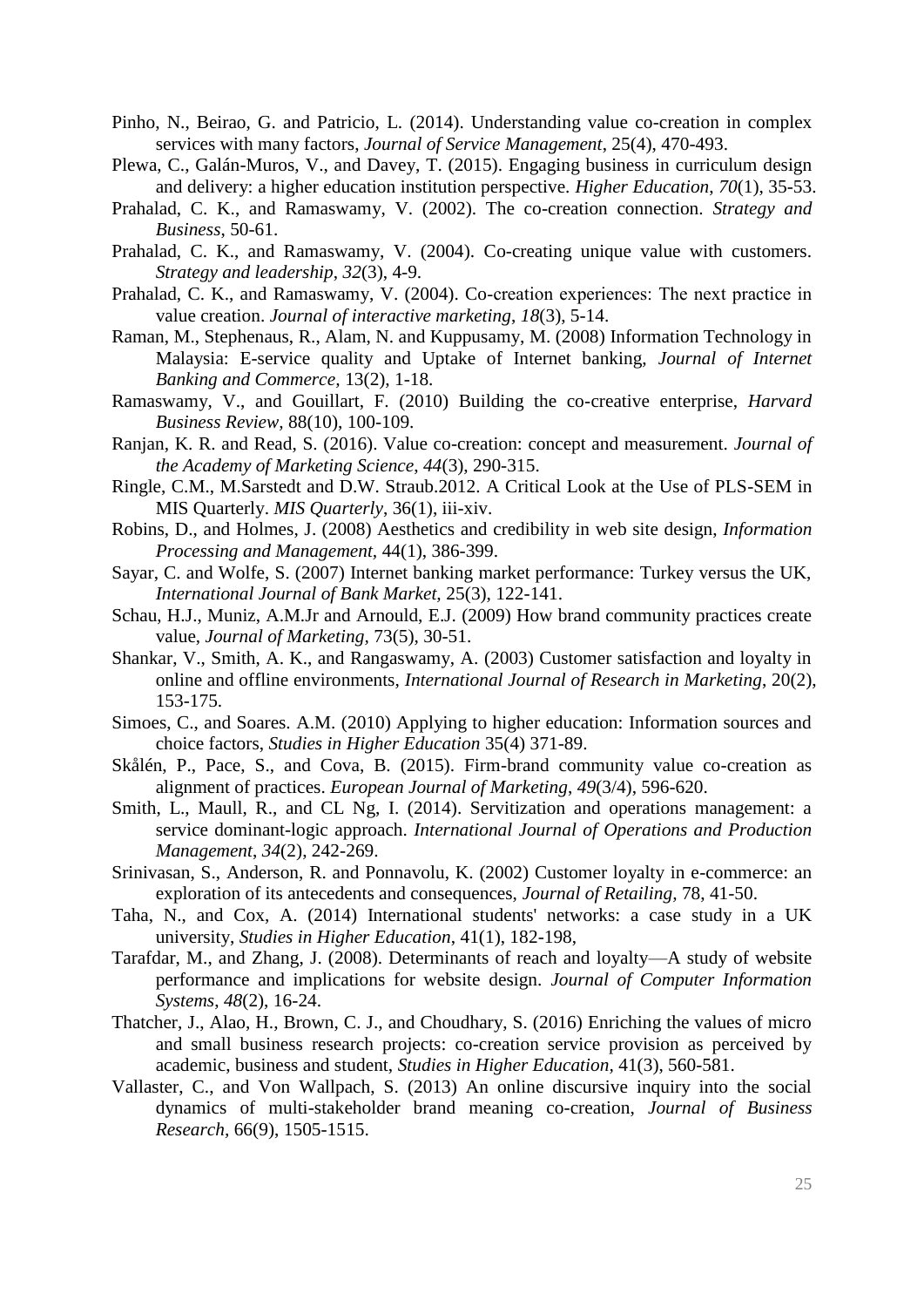- Van den Bosch, A.L.M., Elving, W.J.L., and De Jong, M.D.T. (2006) The impact of organizational characteristics on corporate visual identity, *European Journal of Marketing,* 40(7/8), 870-85.
- Walsh, G., Mitchell, V.W., Jackson, P.R., and Beatty, S.E. (2009) Examining the Antecedents and Consequences of Corporate Reputation: A Customer Perspective, *British Journal of Management*, 20(2), 187-203.
- Wang, N., Shen, X. L., and Sun, Y. (2013) Transition of electronic word-of-mouth services from web to mobile context: A trust transfer perspective, *Decision Support Systems*, 54(3), 1394-1403.
- Wilkins, S., and Huisman, J. (2015) Factors affecting university image formation among prospective higher education students: the case of international branch campuses, *Studies in Higher Education*, 40(7), 1256-1272.
- Woodall, T., Hiller, A., and Resnick, S. (2014) Making sense of higher education: students as consumers and the value of the university experience, *Studies in Higher Education*, 39(1), 48-67.
- Yi, Y., and Gong, T. (2013) Customer value co-creation behavior: Scale development and validation, *Journal of Business Research,* 66(9), 1279-1284.
- Yngfalk F.A. (2013) It's not us, it's them! Rethinking value co-creation among multiple actors, *Journal of Marketing Management,* 29(9/10), 1163-1181.
- Yoon, S. J. (2002) The antecedents and consequences of trust in online-purchase decisions. *Journal of Interactive Marketing*, 16(2), 47-63.
- Yu, Q., Assad, Y., Yen, D.A. and Gupta, S. (2016). IMO and internal branding outcomes: an employee perspective in UK HE. *Studies in Higher Education*. DOI: 10.1080/03075079.2016.1152467.
- Zlatkin-Troitschanskaia, O., Shavelson, R. J., and Kuhn, C. (2015) The international state of research on measurement of competency in higher education, *Studies in Higher Education*, 40(3), 393-411.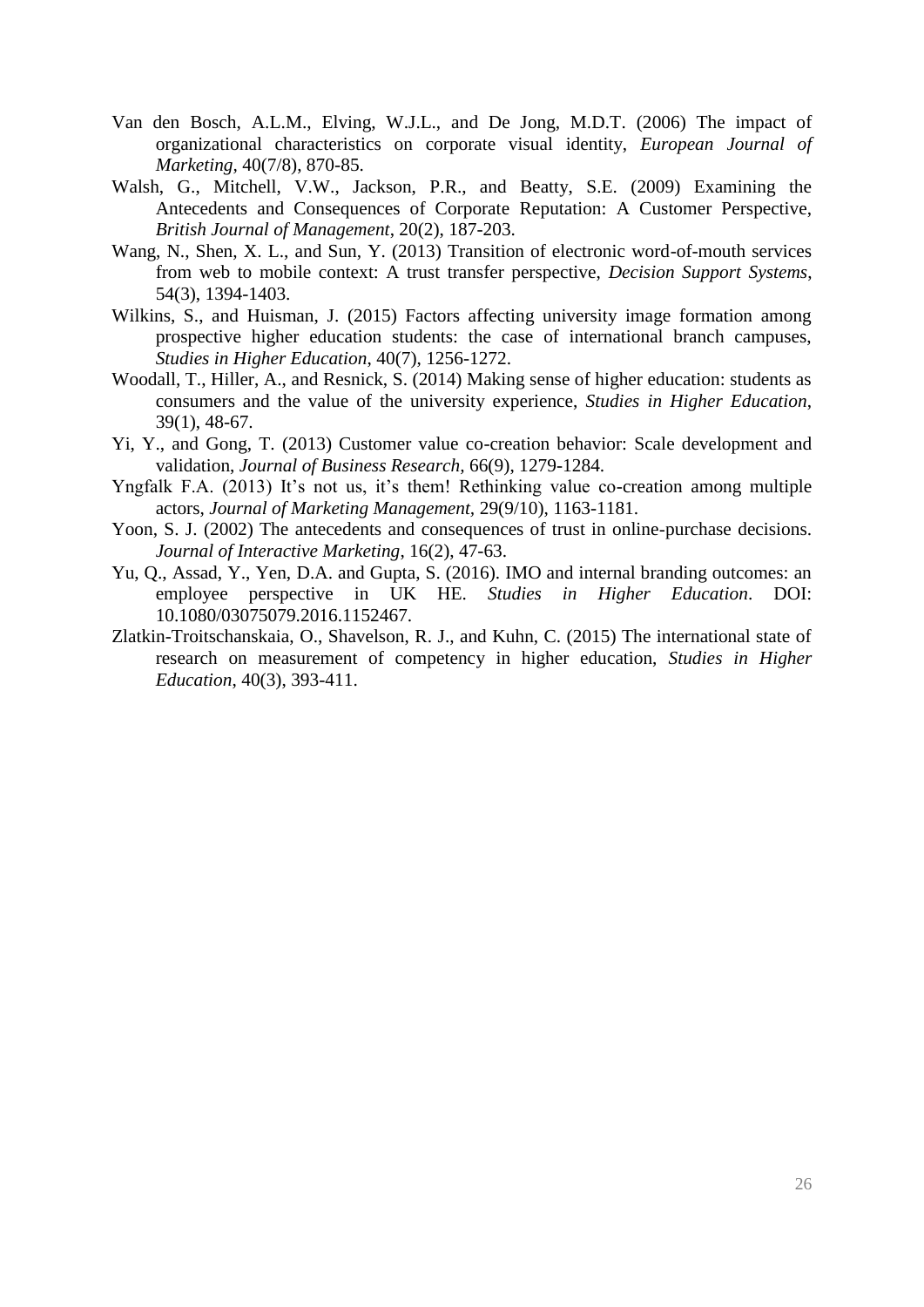

**Figure 1. Conceptual Framework**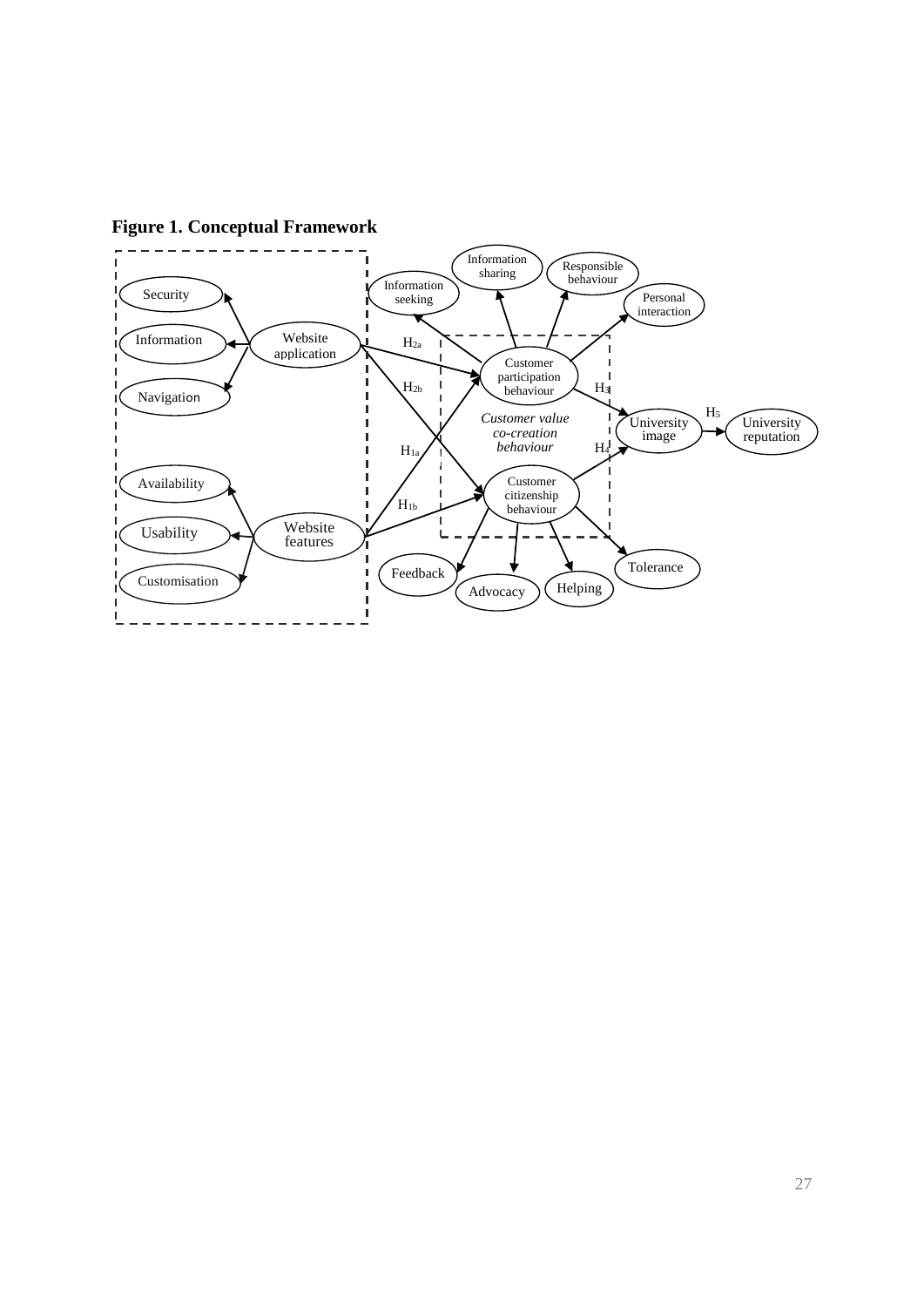|               |                        | <b>Frequency</b> | <b>Percent</b> |
|---------------|------------------------|------------------|----------------|
|               | Female                 | 153              | 54.0           |
| <b>Gender</b> | Male                   | 132              | 46.0           |
|               | 19 years old or less   | 126              | 44.2           |
| Age           | 20 to 29 years         | 147              | 51.6           |
|               | Over 30                | 22               | 0.1            |
|               | Undergraduate          | 141              | 49.3           |
| <b>Degree</b> | Postgraduate and above | 144              | 50.7           |

# **Table 1. Participant characteristics**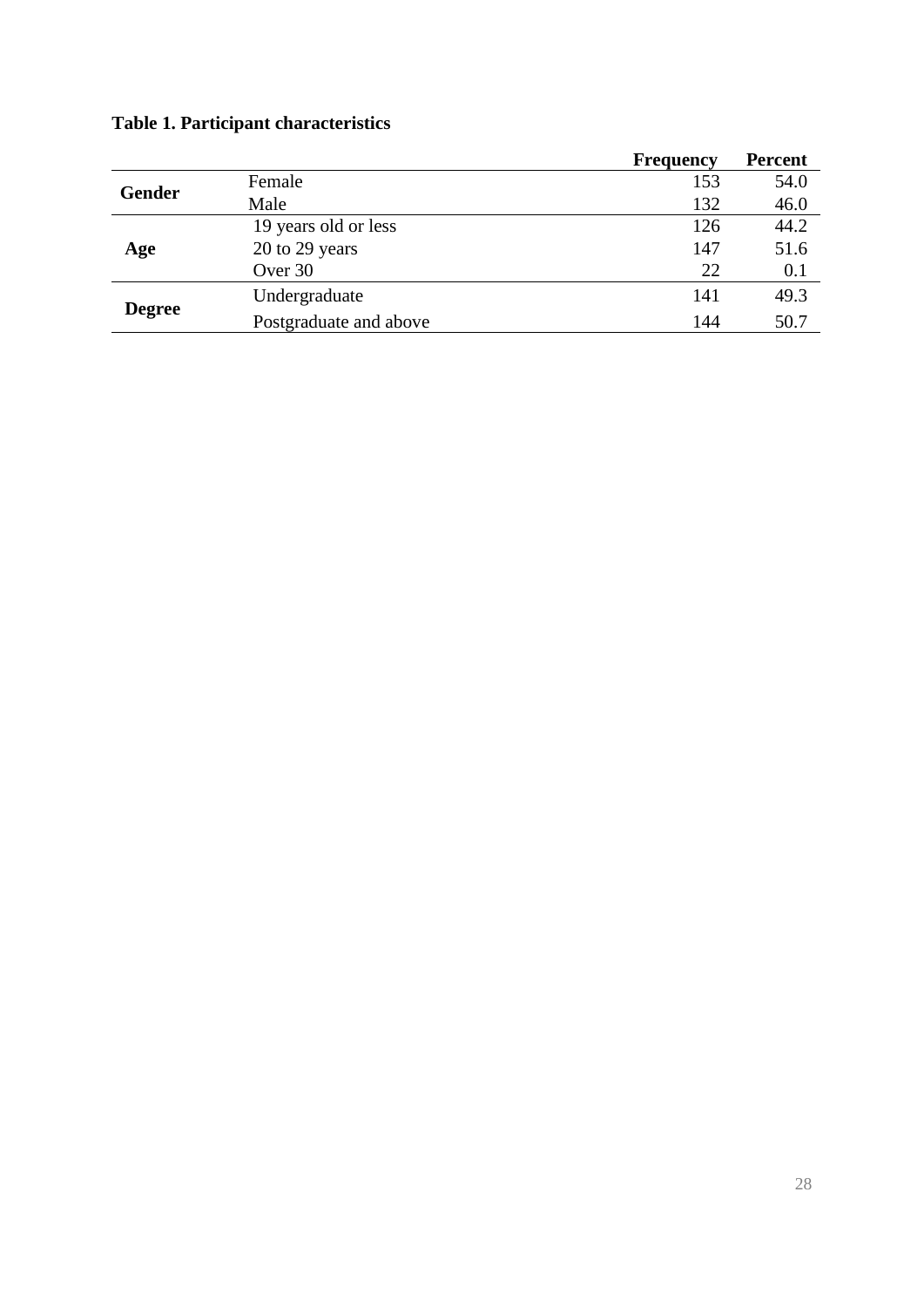| Table 2. Measurement model evaluation for first-order constructs |  |  |  |  |  |  |  |  |  |  |  |  |
|------------------------------------------------------------------|--|--|--|--|--|--|--|--|--|--|--|--|
|------------------------------------------------------------------|--|--|--|--|--|--|--|--|--|--|--|--|

| <b>Construct items</b>                                                              | loadings | $\alpha$ | CR  | <b>AVE</b> |
|-------------------------------------------------------------------------------------|----------|----------|-----|------------|
| <b>Student Value Co-Creation Behavior</b>                                           |          |          |     |            |
| <b>Customer Participation Behavior</b>                                              |          |          |     |            |
| Information seeking                                                                 |          | .96      | .97 | .92        |
| I have asked others for information on what the University service offers.          | .92      |          |     |            |
| I have searched for information on where this service is located.                   | .97      |          |     |            |
| I have paid attention to how others behave to use this service well                 | .92      |          |     |            |
| Information sharing                                                                 |          | .94      | .96 | .89        |
| I have asked others for information on what the University service offers.          | .90      |          |     |            |
| I have searched for information on where this service is located.                   | .96      |          |     |            |
| I have paid attention to how others behave to use this service well.                | .88      |          |     |            |
| Responsible behavior                                                                |          | .96      | .98 | .93        |
| I performed all the tasks that are required.                                        | .97      |          |     |            |
| I adequately completed all the expected behaviors                                   | .97      |          |     |            |
| I fulfilled responsibilities to the University's.                                   | .88      |          |     |            |
| Personal interaction                                                                |          | .97      | .98 | .90        |
| I was friendly to the University's staff and other students.                        | .93      |          |     |            |
| I was polite to the University's staff and other students.                          | .94      |          |     |            |
| I did not act rudely to the University's staff and other students.                  | .94      |          |     |            |
| <b>Customer Citizenship Behavior</b>                                                |          |          |     |            |
| $\textit{Feedback}$                                                                 |          | .95      | .97 | .92        |
| If I have a useful idea on how to improve the University's service, I let the staff | .92      |          |     |            |
| know.                                                                               |          |          |     |            |
| When I receive good service from the University's staff, I comment about it.        | .94      |          |     |            |
| When I experience a problem, I let the University's staff know about it.            | .94      |          |     |            |
| Advocacy                                                                            |          | .93      | .95 | .87        |
| I said positive things about the University to others.                              | .85      |          |     |            |
| I recommended the University to others.                                             | .94      |          |     |            |
| I encouraged friends and relatives to attend the University.                        | .91      |          |     |            |
| Helping                                                                             |          | .96      | .97 | .89        |
| I assist other students if they need my help.                                       | .92      |          |     |            |
| I help other students if they seem to have problems.                                | .93      |          |     |            |
| I teach other students to use the service correctly.                                | .90      |          |     |            |
| Tolerance                                                                           |          | .92      | .95 | .87        |
| If the University's service is not delivered as expected, I would be willing to     | .86      |          |     |            |
| put up with it.                                                                     |          |          |     |            |
| If the University's staff makes a mistake during service delivery, I would be       | .96      |          |     |            |
| willing to be patient.                                                              |          |          |     |            |
| If I have to wait longer than I normally expected to receive the service, I would   | .86      |          |     |            |
| be willing to adapt.                                                                |          |          |     |            |
| <b>University Website Features</b>                                                  |          |          |     |            |
| <b>Usability</b>                                                                    |          | .97      | .98 | .94        |
| When I navigate the University website, I feel that I am in control of what I can   | .92      |          |     |            |
| do.                                                                                 |          |          |     |            |
| The University website is exciting and interesting.                                 | .99      |          |     |            |
| The University website is easy to use.                                              | .95      |          |     |            |
| <b>Availability</b>                                                                 |          | .99      | .99 | .98        |
| The University website does not crash                                               | .97      |          |     |            |
| Pages at this website do not freeze after I enter my order information              | .99      |          |     |            |
| It is easy to read off the contents of the University website.                      | .99      |          |     |            |
| <b>Customisation</b>                                                                |          | .99      | .99 | .99        |
| The University website makes me feel that I am a unique consumer                    | .98      |          |     |            |
| I believe that the University website is customized to my needs                     | .99      |          |     |            |
| The University website has personalization characteristics                          | .99      |          |     |            |
| <b>Navigation Design</b>                                                            |          | .98      | .99 | .95        |
| I can easily navigate the University website                                        | .98      |          |     |            |
|                                                                                     |          |          |     |            |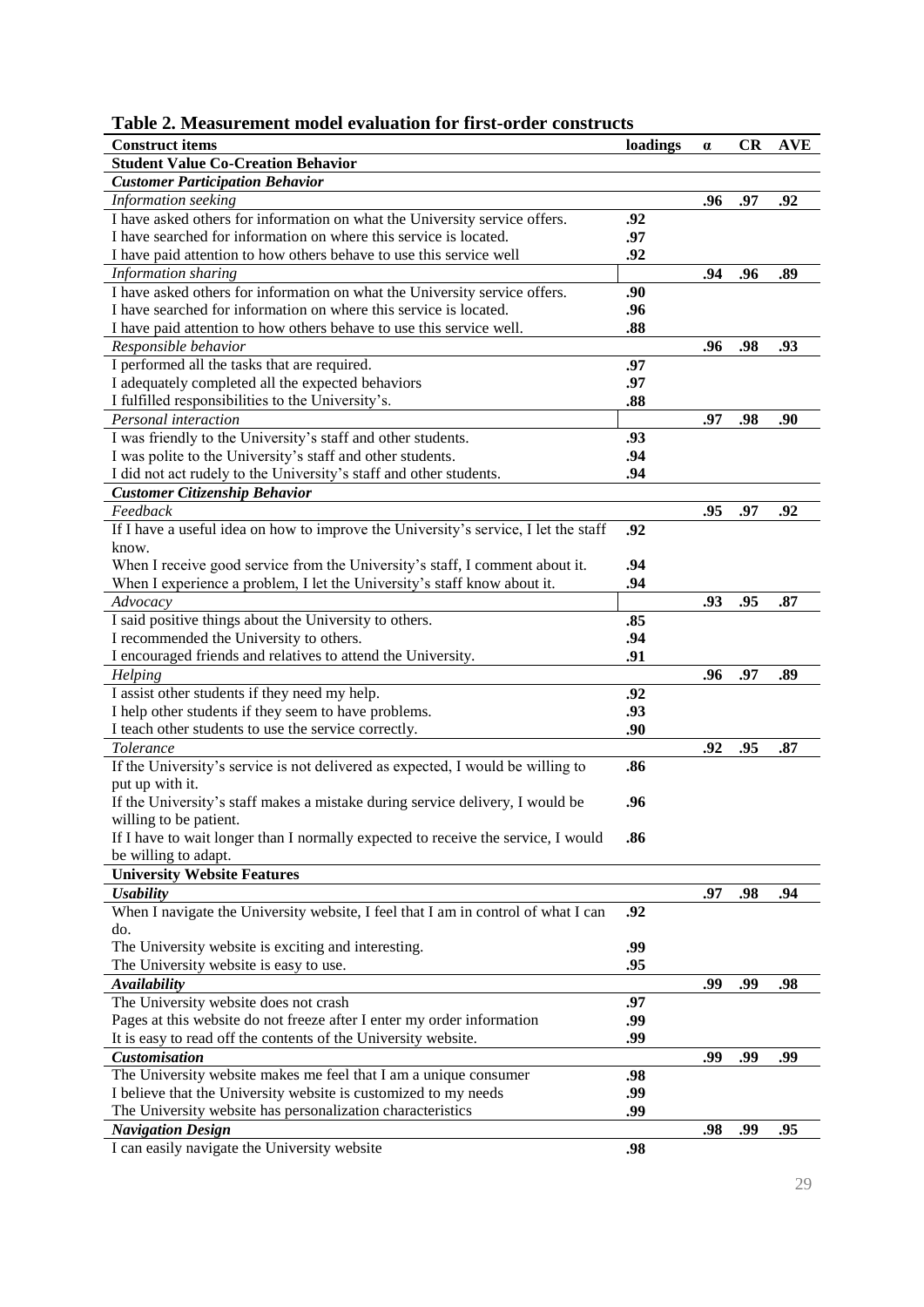| The University website provides directions for using the website           | .94 |     |     |     |
|----------------------------------------------------------------------------|-----|-----|-----|-----|
| The links are consistent                                                   | .97 |     |     |     |
| <b>Information Design</b>                                                  |     | .99 | .99 | .97 |
| University website provides me with high-quality information               | .99 |     |     |     |
| The information is useful                                                  | .95 |     |     |     |
| The layout of the information is easy to understand                        | .99 |     |     |     |
| <i>Security</i>                                                            |     | .98 | .99 | .96 |
| I feel safe in my transactions with the University website.                | .93 |     |     |     |
| The University website has adequate security features.                     | .95 |     |     |     |
| The University to which the website belongs has a well-known brand         | .95 |     |     |     |
| <b>University Brand Image</b>                                              |     | .98 | .98 | .92 |
| I like the University                                                      | .88 |     |     |     |
| I like the University compared to other companies in the same sector       | .97 |     |     |     |
| I think other students/employees like the University as well               | .98 |     |     |     |
| The University's visual identity/design communicates information about the | .97 |     |     |     |
| University to its customers                                                |     |     |     |     |
| The University's visual identity/design enhances the University's image.   | .93 |     |     |     |
| <b>University Brand Reputation</b>                                         |     | .96 | .97 | .90 |
| I have a good feeling about the University.                                | .85 |     |     |     |
| I admire and respect the University.                                       | .92 |     |     |     |
| The University offers products and services that are good value for money. | .97 |     |     |     |
| The University is a well-managed                                           | .98 |     |     |     |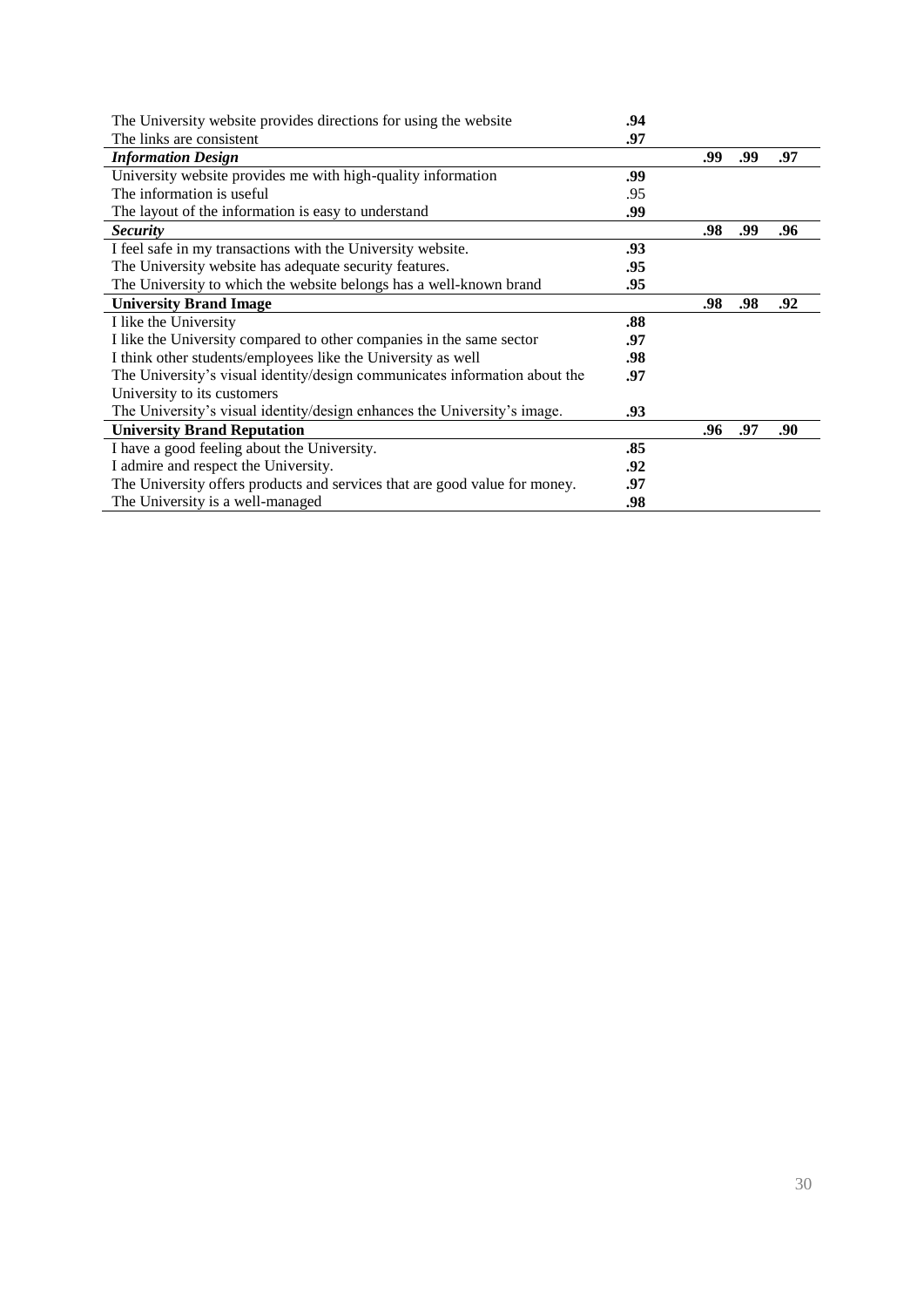| <b>Constructs</b>               | loadings | $\alpha$ | CR  | <b>AVE</b> |
|---------------------------------|----------|----------|-----|------------|
| Website features                |          | .93      | .94 | .62        |
| Availability                    | .72      |          |     |            |
| Customisation                   | .84      |          |     |            |
| Usability                       | .80      |          |     |            |
| Website applications            |          | .92      | .94 | .59        |
| Security                        | .78      |          |     |            |
| Information design              | .73      |          |     |            |
| Navigation design               | .83      |          |     |            |
| Customer participation behavior |          | .94      | .95 | .57        |
| Information seeking             | .96      |          |     |            |
| Information sharing             | .94      |          |     |            |
| Responsible behavior            | .96      |          |     |            |
| Personal interaction            | .97      |          |     |            |
| Customer citizenship behavior   |          | .91      | .93 | .49        |
| Feedback                        | .82      |          |     |            |
| Advocacy                        | .76      |          |     |            |
| Helping                         | .83      |          |     |            |
| Tolerance                       | .77      |          |     |            |

**Table 3. Assessing hierarchical models for Website features, website application, customer participation behavior and customer citizenship behavior**

# **Table 4. Correlations between constructs**

|                                    |       |       |       |       |       | o     |
|------------------------------------|-------|-------|-------|-------|-------|-------|
| 1. Website features                | 1.000 |       |       |       |       |       |
| 2. Customer citizenship behavior   | 0.355 | 1.000 |       |       |       |       |
| 3. Website applications            | 0.701 | 0.433 | 1.000 |       |       |       |
| 4. University image                | 0.501 | 0.484 | 0.546 | 1.000 |       |       |
| 5. Customer participation behavior | 0.381 | 0.688 | 0.394 | 0.529 | 1.000 |       |
| 6. University reputation           | 0.482 | 0.339 | 0.461 | 0.544 | 0.380 | 1.000 |